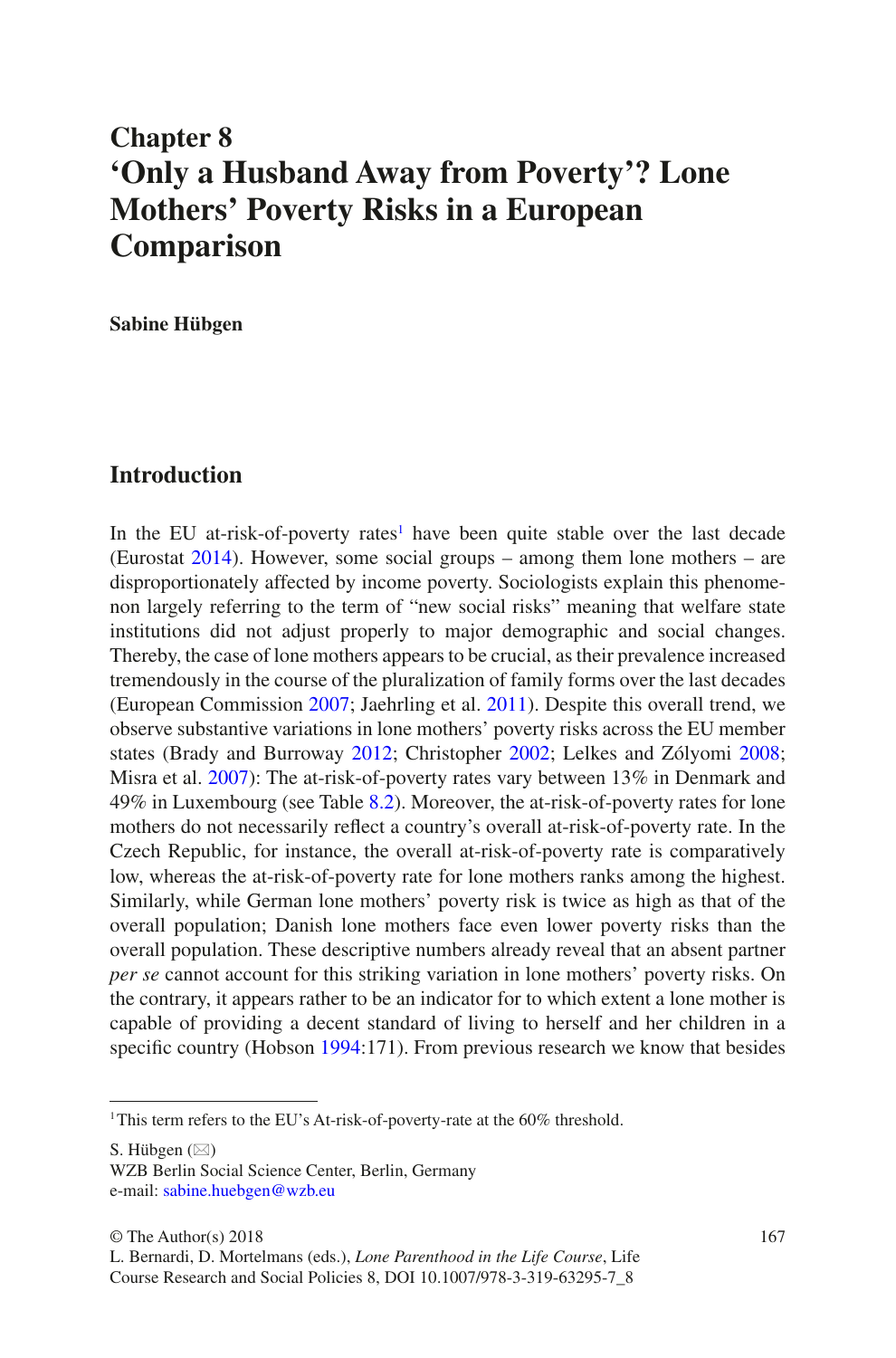individual factors (e.g. age, work status, education, the age and number of kids) also institutional contexts play an important role for understanding lone mothers' poverty risks (Brady and Burroway [2012](#page-20-0); Huber et al. [2009](#page-21-7); Misra et al. [2007](#page-21-5), [2012\)](#page-21-8). Though, from a theoretical point of view the mechanisms of these associations remain rather unclear.

Hence, this chapter aims to shed some more light on the influence of institutional configurations on lone mothers' poverty risks. Institutional arrangements shape the individual's scope of action in both structural and normative regards. With respect to lone mothers' poverty risks, the labor market on the one hand and the welfare state on the other constitute the two key institutions: they determine to what extent lone mothers have either access to labor income and/or social transfers. On theoretical grounds this chapter builds upon the prolific work of gender-sensitive welfare state research. One major argument is that high at-risk-of-poverty rates for lone mothers can be interpreted as an indicator for high gender inequalities because those mothers seem to be unable to making ends meet without a male partner in the household (Hobson [1994](#page-21-6)). This assumption will be tested empirically focusing on gender inequalities in the labor market and the welfare state. Furthermore, I want to investigate the interplay of these institutional configurations with relevant individual characteristics for poverty outcomes. Data stem from multiple waves (2009– 2012) of the *EU Statistics on Living and Income Conditions* (EU-SILC). Addressing the hierarchical data structure multi-level models are estimated in the multivariate analyses.

#### **Theory and Hypotheses**

Over the last decades the proportion of lone parents on all families has been visibly increasing (European Commission [2007\)](#page-21-1). In some European countries lone parents – but mainly lone mothers – represent between 20% and 25% of all families (Jaehrling et al. [2011;](#page-21-2) Kiernan et al. [2011\)](#page-21-9). However, lone motherhood is still largely considered either as predictor for overall poverty (Brady et al. [2009;](#page-20-1) Lelkes and Zólyomi [2008;](#page-21-4) Vandecasteele [2011\)](#page-22-0) or studies emphasize the negative consequences for children growing up in lone parent families (Brooks-Gunn et al. [2002;](#page-20-2) Kiernan et al. [2011;](#page-21-9) Sawhill [2003](#page-22-1), [2014](#page-22-2)). There also exist some rich descriptive case studies which focus on lone mothers' family life, employment patterns, welfare reception sometimes also taking lone mothers' poverty risks into account (Bahle et al. [2013;](#page-20-3) Fux [2011;](#page-21-10) Heimer et al. [2009](#page-21-11); Jaehrling et al. [2011](#page-21-2); Ott et al. [2011;](#page-21-12) Zagel [2014\)](#page-22-3). Other studies inspired by the life course perspective refer implicitly to lone mothers investigating the economic consequences of risky life events – family break-ups among them (Andreß et al. [2006;](#page-20-4) Kohler et al. [2012;](#page-21-13) also see Harkness and Mortelmans and Defever in this book, Radenacker [2011](#page-22-4)). Comparative studies which explicitly attempt to explain lone mothers' poverty risks are still rare. The poverty literature in general differentiates between individual and structural causes of becoming poor. Well established individual poverty predictors like age, age and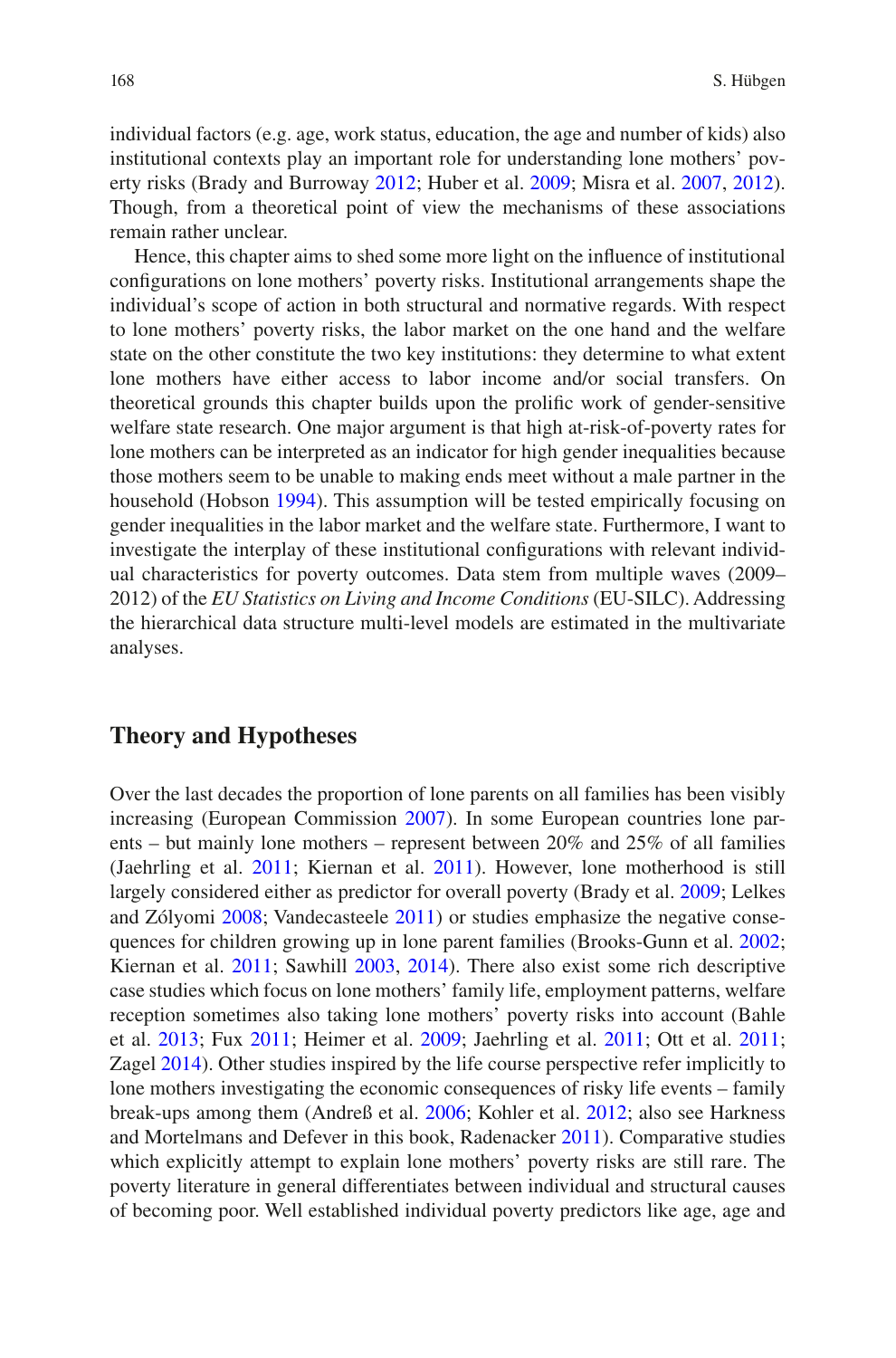number of children, marital status, level of education, employment status and working hours are also crucial for lone mothers' poverty risks (Brady and Burroway [2012;](#page-20-0) European Commission [2007;](#page-21-1) Fux [2011;](#page-21-10) Jaehrling et al. [2011](#page-21-2); Lelkes and Zólyomi [2008;](#page-21-4) Misra et al. [2007](#page-21-5), [2012](#page-21-8); Ott et al. [2011](#page-21-12)). This is particularly true as there is no (male) partner on the household level who could level off (at least some of) the disadvantages. Regarding structural explanations of lone mothers' poverty risks, in previous studies particularly characteristics of the labor market and the welfare state turned out to be important.

#### *The Labor Market*

For instance, being employed would generally reduce a lone mother's poverty risk significantly. However, her employment status and working hours are not only dependent on individual qualifications and decisions, but also on characteristics of the labor market. These characteristics are embedded in and shaped by a specific historical, political and normative context. In countries with a long tradition of female labor force participation it is easier for (lone) mothers to get access to paid work and longer hours than in countries with a strong tradition of the 'male breadwinner-model'. In fact, nowadays the majority of women in Europe are employed, but in many countries we can still observe a clearly gendered responsibility for childcare. These gendered norms do not only lead to the so called 'double burden' for mothers, but also to a 'motherhood penalty' – i.e. economic disadvantages in career development and earnings compared to childless women or to fathers (Benard and Correll [2010](#page-20-5); Gangl and Ziefle [2009](#page-21-14); Grunow et al. [2011\)](#page-21-15).

Hence, lone mothers' poverty risks might vary between countries dependent on the structural characteristics of the labor market – and particularly gender inequalities. In a first step existing gender inequalities in the labor market have an impact on the *access* to paid work for women and especially for mothers. Consequently, in some countries the access to labor income is much more equal than in others. In a second step, countries might differ regarding the degree of *occupational sex segregation* – in which types of occupations, positions and working conditions women can find a job (Grunow et al. [2011;](#page-21-15) Mandel and Semyonov [2006\)](#page-21-16). Thereby, 'femaletypical' occupations are often characterized by relatively low earnings and working hours and meager career opportunities (Bardasi and Gornick [2008](#page-20-6)). This in turn results in (long-term) poverty risks. Similarly, Jaehrling et al. [\(2011](#page-21-2): 53) point to the fact that part time work often stands either for a "revolving door" into unemployment or for a "dead end street" cumulating all the corresponding disadvantages over time. On this basis I want to test empirically whether existing gender inequalities in the labor market have an effect on lone mothers' poverty risks: The more pronounced gender inequalities – referring to the access, working hours and earnings – exist in the labor market, the higher are lone mothers' poverty risks in the respective country (*Hypothesis 1a*).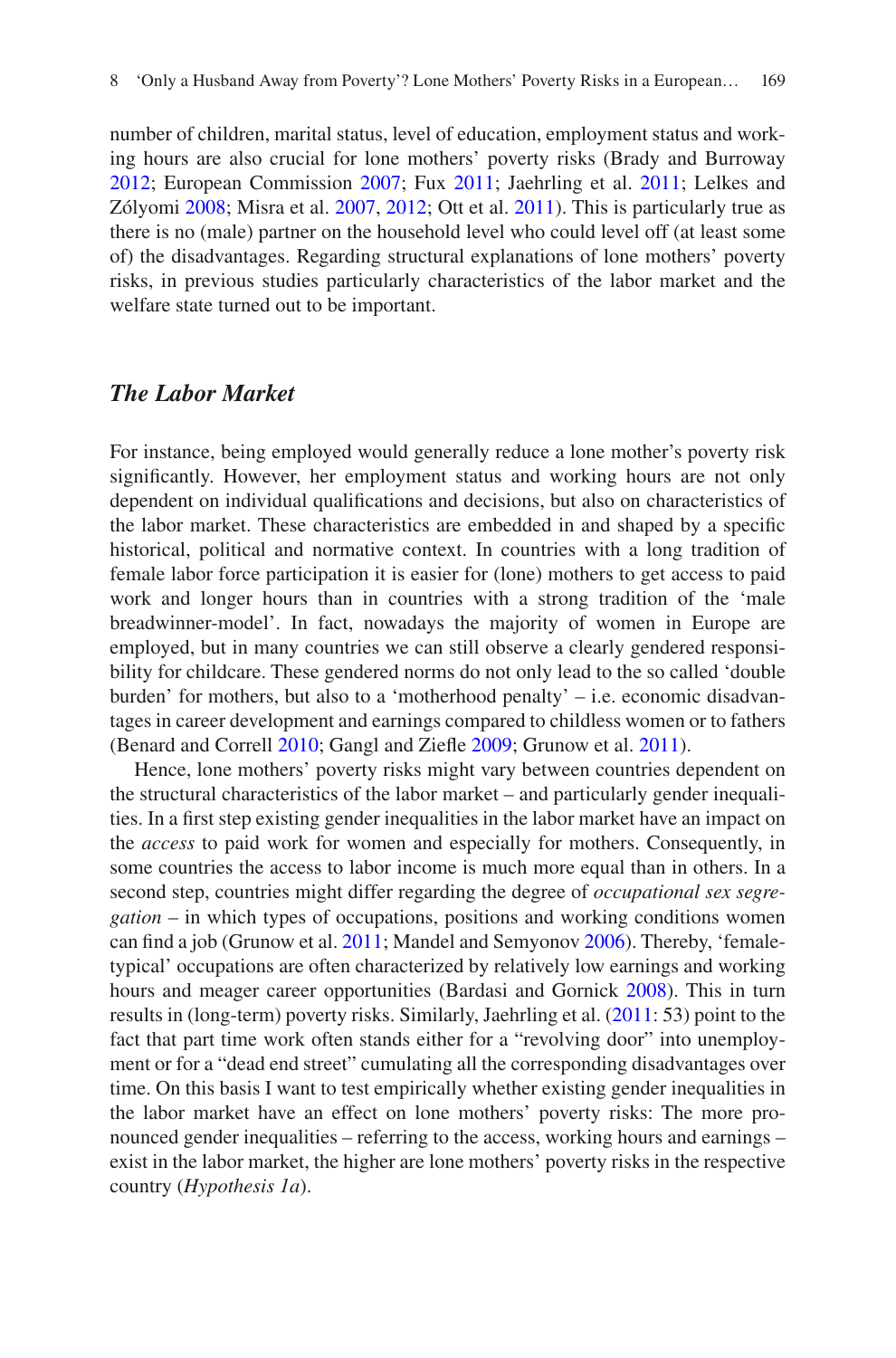#### *The Welfare State*

Besides the role of the labor market, many studies found welfare state generosity to be a crucial predictor for poverty in general (Brady et al. [2009](#page-20-1); Esping-Andersen [1990;](#page-21-17) Huber et al. [2009](#page-21-7); Misra et al. [2007;](#page-21-5) Smeeding [2005](#page-22-5)). Some researchers criticize the concept of generosity – largely measured as social spending –, as it does not take into account the political objectives and the quality of the programs (Misra et al. [2007](#page-21-5): 806). Hence, more recent studies investigate the influence of specific policies or laws on poverty. As an example, Brady and Burroway ([2012:](#page-20-0) 738) show that lone mothers' poverty risks depend on whether a *welfare state's organization* is based on the principle of universalism and citizenship versus a strong emphasis on 'targeting'. Furthermore, feminist scholars argue that *social rights and eligibility rules* are not gender-neutral, so that welfare states reproduce gender inequalities (Orloff [2009;](#page-21-18) Sainsbury [1999](#page-22-6)). Clearly, this can be closely linked to the organizational principle of welfare states because social rights based on citizenship leave only little room for gender discrimination. On the contrary, in countries like Germany with a strong focus on earnings-related social insurances, persons without a life-long standard employment relationship are systematically disadvantaged. Hereby particularly mothers are affected when they interrupt their careers right after the birth of a child. Similarly, eligibility rules also can vary by marital status providing certain privileges to married couples. This is also very relevant for lone mothers because in some countries divorced or widowed lone mothers have access to more generous social benefits than never married lone mothers (Hobson [1994:](#page-21-6) 182).

So far, the impact of gender-specific eligibility rules has not been tested empirically. Beyond that, existing *work-family-policies* are particularly important for lone mothers as they shape their possibilities to reconcile paid labor work and unpaid care work. Admittedly, this policy area is strongly affected by existing gender norms and role models (Pfau-Effinger [2004,](#page-22-7) [2005](#page-22-8)). This can be perfectly illustrated by the example of public childcare: While in most European countries care for children from the age of three is largely provided, in some countries care for the younger is strongly debated and the coverage is consequently still very low. The results by Misra et al. [\(2007](#page-21-5), [2012](#page-21-8)) indicate that generous family benefits on the one hand and a broad supply of public childcare on the other reduce lone mothers' poverty risks substantively. In contrast, the effects of paternity leave policies are mixed: A generous replacement rate can reduce poverty risks right after birth, but it can have the reversed effect if long leaves are granted (Aisenbrey et al. [2009,](#page-20-7) ebd: 2007, Jaehrling et al. [2011,](#page-21-2) Mandel and Semyonov [2006](#page-21-16)). Building on previous literature I assume that the more pronounced gender inequalities exist in the welfare state – in terms of gender-specific eligibility rules and insufficient work-family policies –, the higher lone mothers' poverty risks in the respective country *(Hypothesis 1b)*.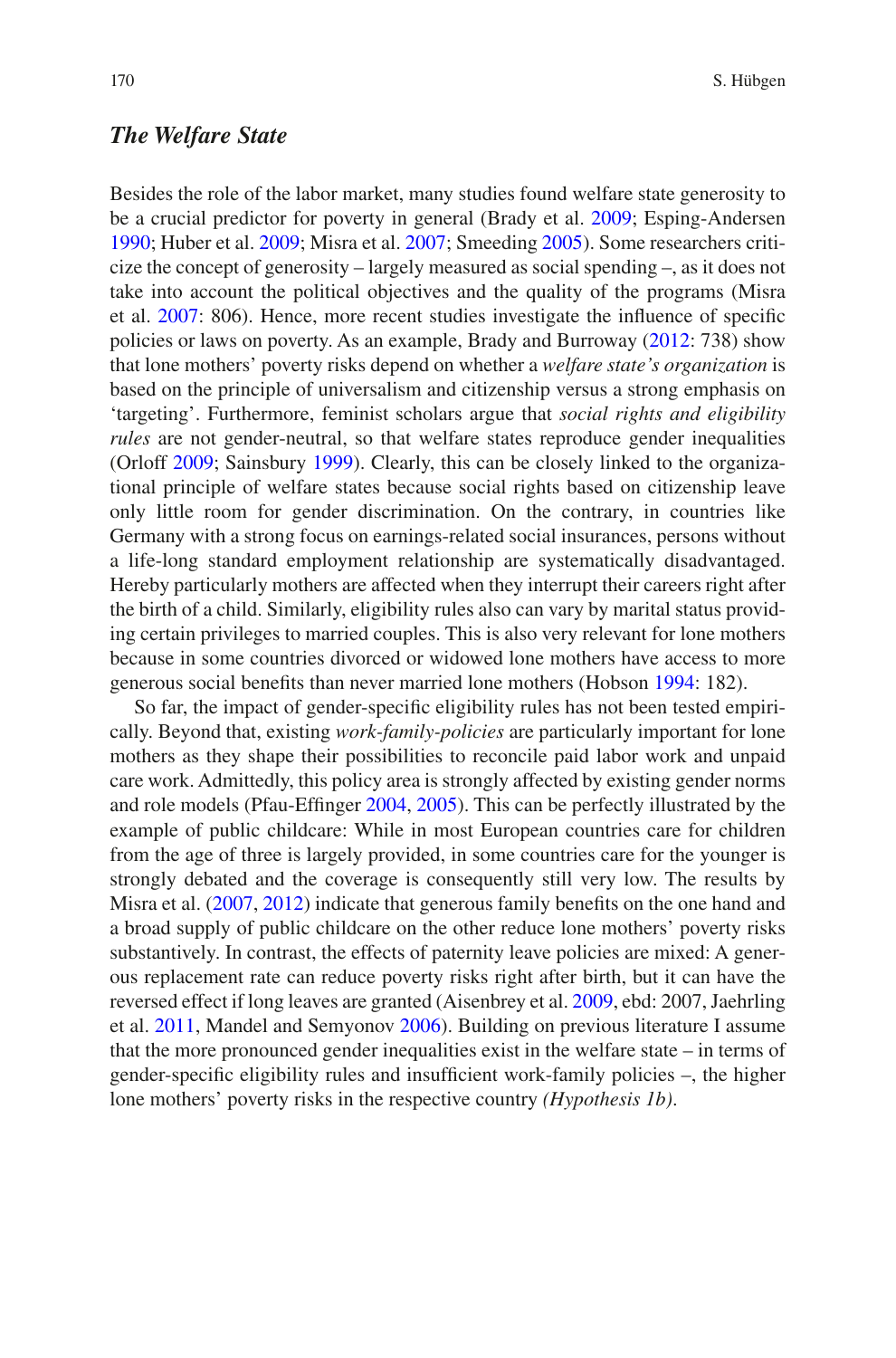# *The Interplay of Institutional Configurations and Individual Characteristics*

One shortcoming of previous research consists in that the impact of individual characteristics and institutional configurations on lone mothers' poverty risks have been investigated quite independently of each other. As a consequence, the exact interplay of individual characteristics in specific country contexts is still unclear. This chapter aims at closing this gap at least partly: With regard to lone mothers' employment I argue that its poverty-reducing impact is not only dependent on individual characteristics like qualifications, but also on the extent of existing gender inequalities on the labor market. More explicitly, the more pronounced gender inequalities are regarding working hours and earnings, the higher are lone mothers' poverty risks despite of being employed (*Hypothesis 2*).

Similarly, the poverty-enhancing effect of children might not be identical across Europe due to varying degrees of gender inequalities in terms of work-family policies. In countries where care is clearly ascribed to the family sphere – thus to the mothers –, welfare states will only provide rudimentary public childcare. Hence, I assume that the more traditional work-family- policies are in a country, the greater young children's poverty-enhancing impact on lone mothers (*Hypothesis 3*).

# **Data, Measures and Methods**

#### *Data & Sample*

Individual data are pooled together from four EU-SILC waves (2009–2012). In doing so, a reasonable number of lone mothers per country is obtained. Bulgaria, Croatia, Cyprus, Malta and Romania are excluded either due to low case numbers (<400) or major data issues. The final country sample covers 25 European countries, country-level characteristics stem from the Eurostat data base. Lone mothers are defined as follows<sup>2</sup>: A woman who lives only with her dependent child(ren). The term 'dependent' here include all children below the age of 18 and children up to the age of 24 when either in education or unemployment. Mothers identified as 'livingapart-together' with a husband are excluded from the sample, as we can assume them to form an economic unit. Moreover, the sample is restricted to lone mothers aged 18–59 years. The final sample counts 28,738 lone mothers from 25 countries.

<span id="page-4-0"></span><sup>2</sup>This 'narrow' definition excludes for example lone mothers living with their parents or with adult children. However, in all sample countries (except Poland and Slovakia) the vast majority of lone mothers live only together with their dependent children. Moreover, this chapter focuses on the relationship between institutional gender inequalities and poverty. Therefore, it is preferable to not confound these mechanisms with others stemming from different HH constellations.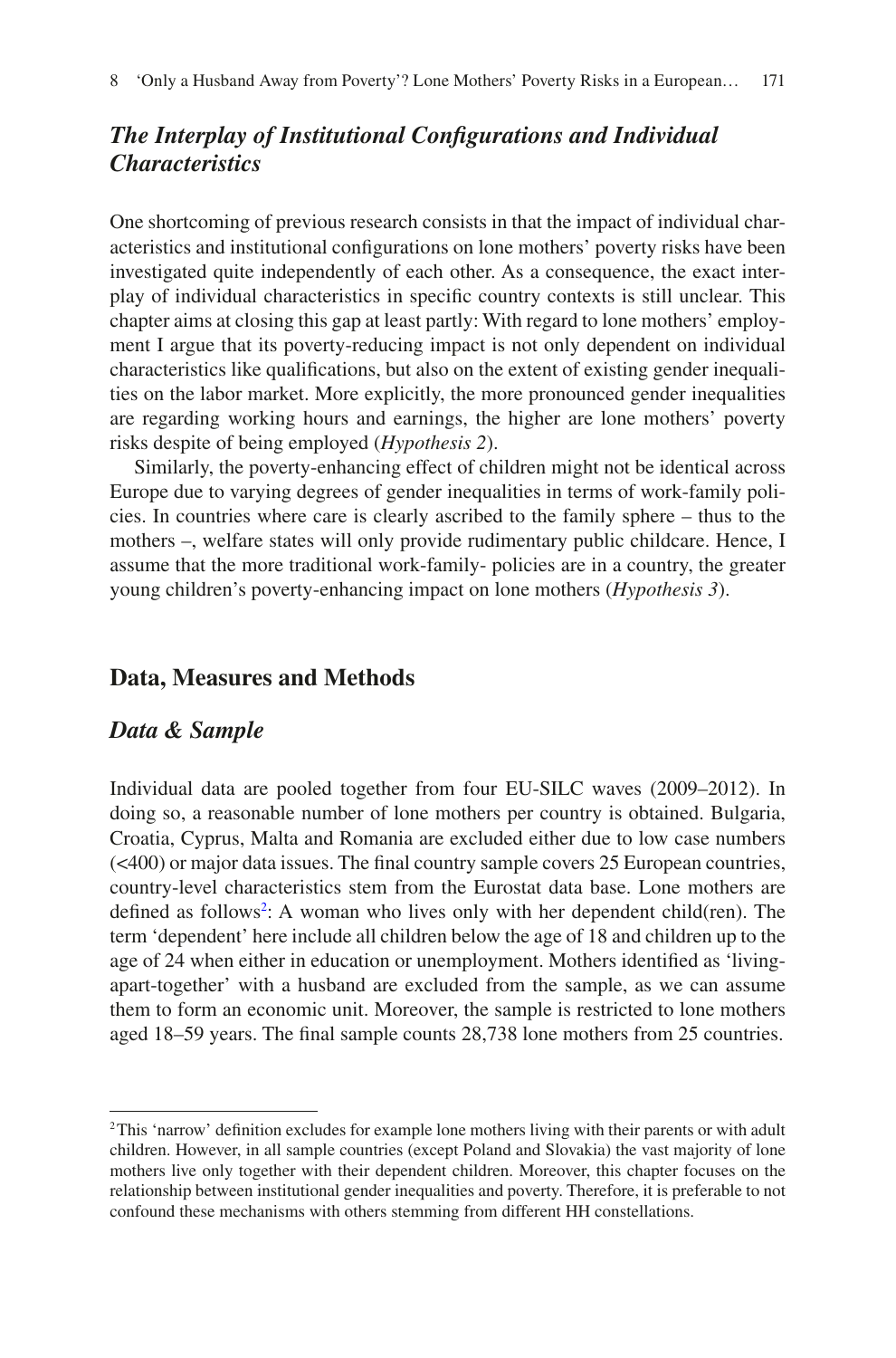# *Measures*

Following the official EU definition, a lone mother is defined as *being at risk of poverty* if her net household income sums up to less than 60% of a country's respective median of the national net equivalent household income. As I am interested in the influence of national differences regarding institutional configurations, a relative definition of poverty seems to be adequate. The dependent variable is coded as a dummy, poor  $(=1)$  or not poor  $(=0)$ .

Lone mothers' individual characteristics are measured as follows: self-defined<sup>[3](#page-5-0)</sup> *employment status and working hours* are combined in 4 dummy variables: full time employed, part time employed, unemployed and inactive. Further, the *total number of children* (1; 2; 3 or more) and the presence of *very young children* (0–2 years) are included. Besides, models will control for level of education (high, medium, low), marital status (never married, divorced, widowed) and mother's age (in years).

Existing gender inequalities in the labor market and the welfare state are captured by several indicators (see Table [8.1](#page-6-0) for an overview: The gender-specific access to paid labor is measured as the *Female Labor Force Participation* Rate, whereas two indicators of occupational sex segregation are included: the *Gender Pay Gap* and the *Female Full Time Employment Rate* as a share of the female labor force. Furthermore, work-family policies are represented by the *Provision of Childcare* (childcare usage rate for children up to the age of 3) and *Family Benefit Generosity* (in PPPs per capita). The degree of *Gender-specific Eligibility* rules in the welfare state is measured as the share of social contributions on total social protection receipt. Finally, I will control for the overall working age at-risk-of-poverty rate because on the one hand it nets out the specific poverty risks of lone mothers from general poverty risks. On the other hand it serves as an indirect indicator for overall welfare state effectivity across countries.

#### *Analytical Strategy*

The empirical analyses start out with a short descriptive overview on lone mothers' at-risk-of-poverty rates across the 25 countries in comparison to the overall population and partnered mothers. The following sections will analyze to what extent individual and institutional factors and finally the interplay of both can account for this variation in lone mothers' poverty risks. First, lone mothers' social composition across countries will be presented. It might be the case that in some countries particularly socially disadvantaged women become lone mothers, whereas in other countries this family form is less negatively selected. Thus, some of the country

<span id="page-5-0"></span><sup>&</sup>lt;sup>3</sup>A self-defined status seems to be superior because there are no universal thresholds across occupations and countries. However, 'full time' is usually reported when working for at least 30 hours per week (Eurostat [2009](#page-21-19): 177).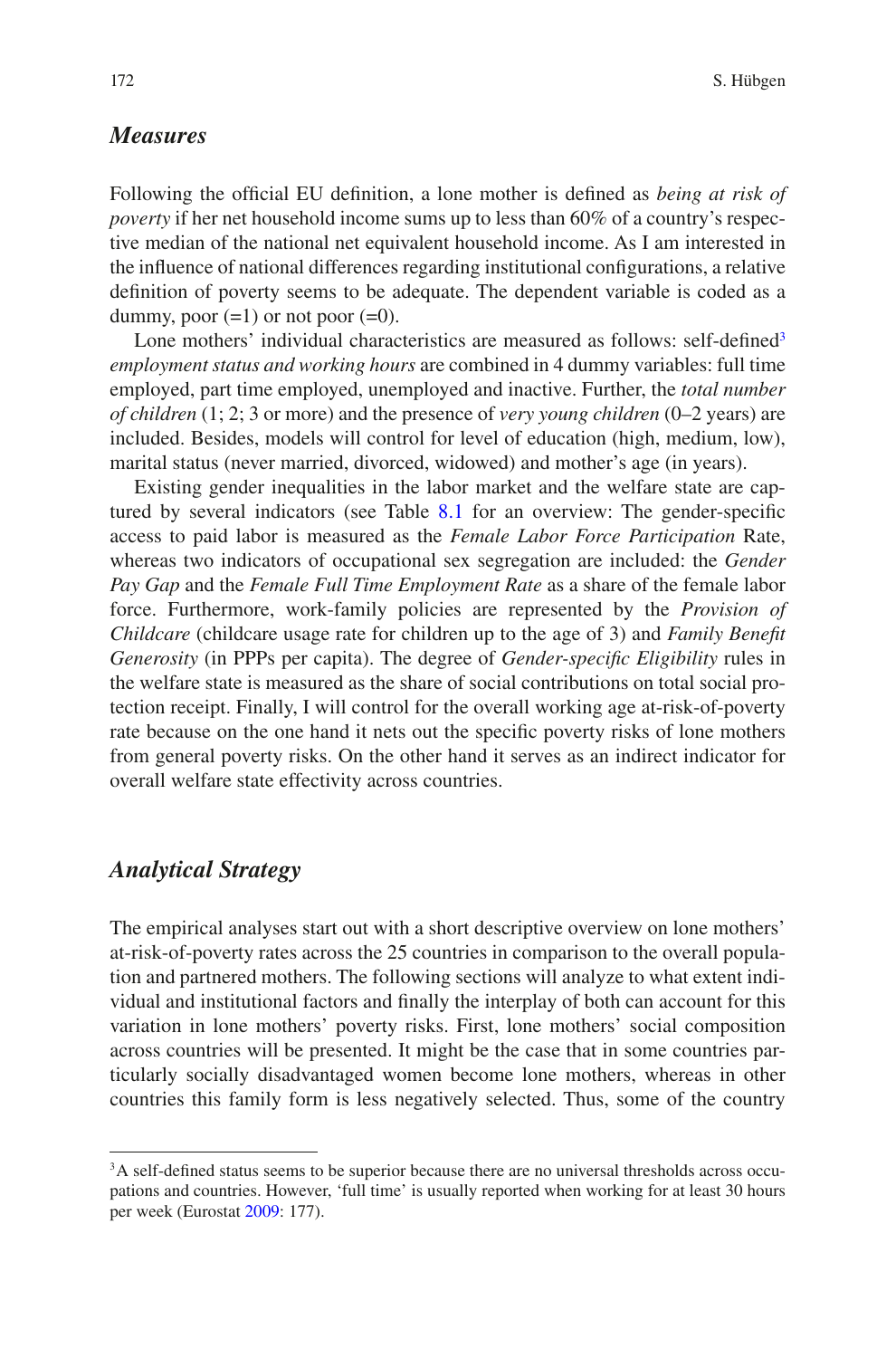|                | Female labor<br>force<br>participation | Female<br>fulltime<br>employment | Gender<br>pay<br>gap | Childcare<br>usage | Family<br>benefit<br>generosity | Share of social<br>contributions | Overall<br><b>AROP</b><br>rate |
|----------------|----------------------------------------|----------------------------------|----------------------|--------------------|---------------------------------|----------------------------------|--------------------------------|
| AT             | 66.65                                  | 56.62                            | 23.85                | 11.5               | 697.65                          | 62.76                            | 18.48                          |
| BE             | 56.50                                  | 57.44                            | 10.13                | 39.00              | 516.21                          | 62.20                            | 20.33                          |
| <b>CH</b>      | 73.25                                  | 40.17                            | 18.33                | 26.50              | 429.49                          | 65.24                            | 14.10                          |
| CZ             | 57.10                                  | 91.34                            | 23.03                | 3.25               | 229.21                          | 73.69                            | 14.93                          |
| DE             | 66.80                                  | 54.84                            | 22.38                | 21.75              | 653.76                          | 62.73                            | 21.13                          |
| DK             | 71.05                                  | 62.98                            | 15.98                | 73.00              | 486.71                          | 22.28                            | 19.70                          |
| EE             | 62.93                                  | 86.70                            | 27.90                | 20.75              | 328.84                          | 80.27                            | 22.70                          |
| ES             | 52.48                                  | 77.11                            | 17.53                | 37.25              | 136.62                          | 55.87                            | 27.08                          |
| FI             | 67.60                                  | 80.96                            | 20.03                | 27.50              | 459.37                          | 47.75                            | 17.05                          |
| <b>FR</b>      | 59.80                                  | 70.06                            | 15.45                | 42.00              | 460.25                          | 62.42                            | 19.90                          |
| HU             | 50.80                                  | 91.79                            | 18.20                | 8.00               | 373.44                          | 55.88                            | 31.65                          |
| IE             | 55.85                                  | 65.49                            | 13.15                | 23.33              | 850.92                          | 31.91                            | 28.90                          |
| <b>IS</b>      | 76.78                                  | 66.71                            | 18.18                | 40.75              | 384.64                          | 42.25                            | 13.18                          |
| IT             | 46.53                                  | 70.72                            | 5.83                 | 23.50              | 191.14                          | 53.18                            | 27.10                          |
| <b>LT</b>      | 60.23                                  | 90.36                            | 13.60                | 9.50               | 252.24                          | 65.80                            | 32.05                          |
| LU             | 57.53                                  | 64.10                            | 8.80                 | 40.50              | 1854.02                         | 50.42                            | 18.38                          |
| LV             | 60.33                                  | 89.51                            | 14.00                | 17.25              | 154.12                          | 56.53                            | 37.13                          |
| NL             | 70.28                                  | 23.68                            | 17.78                | 49.25              | 237.06                          | 66.39                            | 16.58                          |
| N <sub>O</sub> | 73.73                                  | 57.71                            | 15.90                | 44.00              | 561.61                          | 47.56                            | 15.90                          |
| PL             | 52.80                                  | 89.28                            | 6.10                 | 3.25               | 125.55                          | 61.59                            | 27.40                          |
| PT             | 60.28                                  | 86.63                            | 12.75                | 36.00              | 167.78                          | 44.09                            | 24.50                          |
| <b>SE</b>      | 70.73                                  | 60.28                            | 15.70                | 54.25              | 456.49                          | 45.87                            | 15.48                          |
| <b>SI</b>      | 61.95                                  | 87.46                            | 1.20                 | 35.75              | 328.48                          | 65.02                            | 18.13                          |
| SK             | 52.58                                  | 94.77                            | 20.88                | 3.75               | 305.80                          | 60.09                            | 20.08                          |
| UK             | 64.80                                  | 57.72                            | 19.83                | 33.00              | 325.31                          | 40.68                            | 21.80                          |

<span id="page-6-0"></span>**Table 8.1** Overview of gender inequality indicators and the overall at-risk-of-poverty rate across 25 countries

Source: Eurostat Database based on data from European Labour Force Survey and EU-SILC Note: Displayed values are averaged across the years 2009–2012. *AROP=* At-risk-of-Poverty Rate

variation in lone mothers' poverty risks could be a result of different selection processes leading to lone parenthood. Then, institutional configurations focusing on gender inequalities will be illustrated and linked to lone mothers' at-risk-of-poverty rates across countries.

Building on these descriptive parts, several multi-level models are employed for hypothesis-testing. Multi-level procedures allow the simultaneous modelling of individual and higher level factors on an individual criterion variable addressing some major statistical challenges regarding mixed level analysis (e.g. correct standard errors). Furthermore, the interplay of both individual and context characteristics can be modelled with so called 'Cross-level interactions' in Random Slope Models. Random Slope Models allow specific coefficients to vary across countries. Cross-level interactions prove whether this added variance can be 'captured' by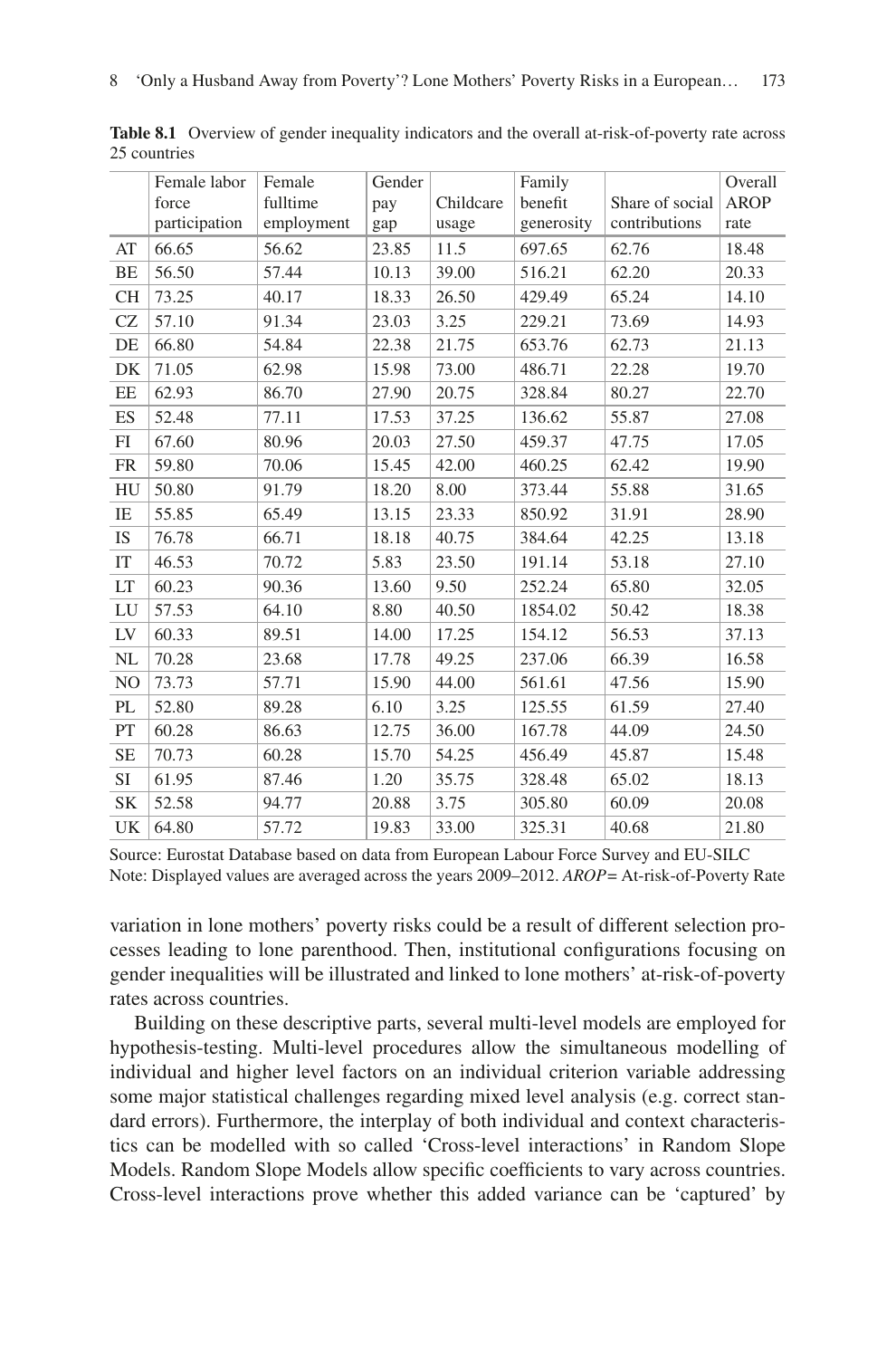country-level characteristics – in this case by gender inequalities in the labor market and the welfare state. This procedure is used for testing Hypothesis 2 and 3. Despite the binary outcome variable (poor/not poor), the models are specified as linear probability models with robust standard errors. Following Mood ([2010\)](#page-21-20) this procedure addresses the problem of counterintuitive and misleading interpretation stemming from Logits or Odds Ratios. Furthermore, logistic multi-level models suffer repeatedly from convergence problems, especially when running more complex Random Coefficient Models.

#### **Descriptive Findings**

#### *Lone Mothers' At-Risk-of-Poverty Rates & Poverty Ratios*

An overview of lone mothers' at-risk-of-poverty (AROP) rates is presented in Table [8.2](#page-8-0) compared to overall and partnered mothers' AROP rates and the respective poverty ratios. Almost one third of the lone mothers  $(31\%)$  in this country sample are at risk. As mentioned above, lone mothers' AROP rate is highest in Luxembourg (49%) and lowest in Denmark (13%). Countries fit only partly into well-known welfare state typologies: In three Scandinavian countries (DK, FI, NO) comparatively few lone mothers face poverty risks, whereas the Swedish AROP rate for lone mothers lies above average AROP rates and resembles more the British one. Similarly, among the high poverty countries two 'conservative' welfare states (DE, LU) cluster together with Lithuania, Latvia and Spain. As expected the so called 'liberal' welfare states of UK and Ireland show AROP rates for lone mothers above average, but they are not among the highest.

Table [8.2](#page-8-0) also provides the ratios of lone mothers' poverty risks compared to overall poverty risks and that of partnered mothers. These poverty ratios also point in the direction that lone mothers' poverty underlies specific mechanisms: In almost all countries lone mothers face higher risks of poverty than the overall working age population. In the Czech Republic and Luxembourg for example lone mothers' AROP rate is 2.5 times higher. Even more pronounced are the differences in AROP rates between lone and partnered mothers. On average, lone mothers face 2.8 times higher poverty risks than their partnered equivalents. This poverty ratio is particularly high (>4) in the Czech Republic, Norway, Germany and Sweden. Maybe surprisingly, in the Southern European countries and Poland AROP rates for lone and partnered mothers are quite similar. It is also in these countries where other living arrangements are quite common among lone mothers.

So it might be the case that the sample lone mothers for these countries form a rather specific group which can afford to live without other family members and therefore do not differ significantly from partnered mothers.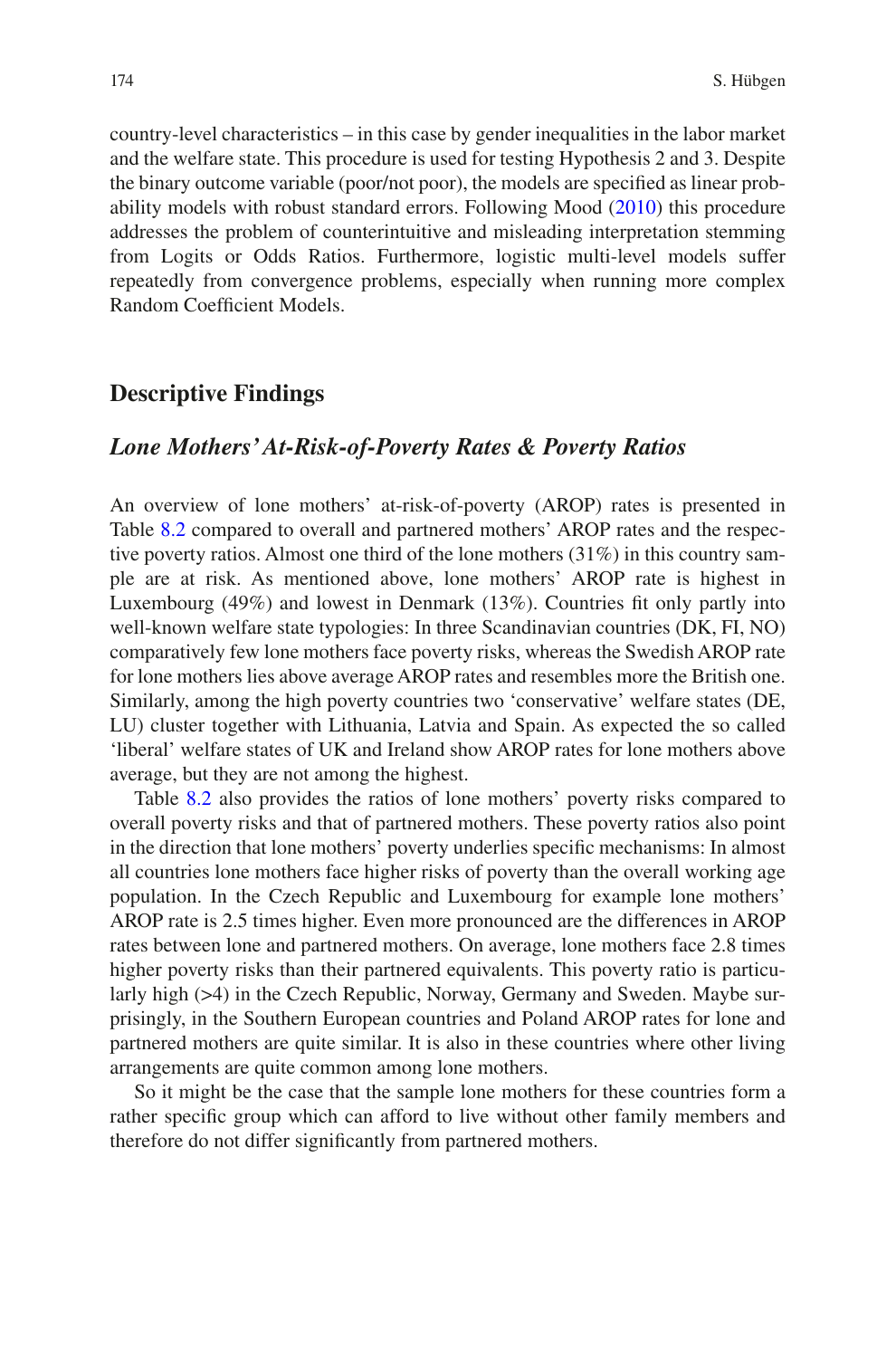|           | At-risk-of-poverty rates |                        |               | Poverty ratios |         |
|-----------|--------------------------|------------------------|---------------|----------------|---------|
|           | Lone mother              | Working-age population | Partnered     |                |         |
| Country   | (1)                      | (2)                    | mothers $(3)$ | (1)/(2)        | (1)/(3) |
| LU        | 49.43                    | 18.38                  | 15.13         | 2.69           | 3.27    |
| <b>LT</b> | 42.08                    | 32.05                  | 16.81         | 1.31           | 2.5     |
| DE        | 40.77                    | 21.13                  | 9.57          | 1.93           | 4.26    |
| ES        | 38.36                    | 27.08                  | 22.02         | 1.42           | 1.74    |
| LV        | 36.50                    | 37.13                  | 18.01         | 0.98           | 2.03    |
| IT        | 36.12                    | 27.10                  | 20.00         | 1.33           | 1.81    |
| <b>CZ</b> | 35.41                    | 14.93                  | 8.17          | 2.37           | 4.33    |
| BE        | 34.29                    | 20.33 <sup>1</sup>     | 11.10         | 1.69           | 3.09    |
| <b>UK</b> | 33.61                    | 21.80                  | 12.52         | 1.54           | 2.68    |
| <b>SE</b> | 33.48                    | 15.48                  | 7.92          | 2.16           | 4.23    |
| EE        | 32.89                    | 22.70                  | 13.62         | 1.45           | 2.41    |
| IE        | 32.87                    | 28.90                  | 11.99         | 1.14           | 2.74    |
| FR        | 31.00                    | 19.90                  | 12.54         | 1.56           | 2.47    |
| NL        | 30.75                    | 16.58                  | 8.04          | 1.86           | 3.82    |
| SI        | 30.10                    | 18.13                  | 9.06          | 1.66           | 3.32    |
| PL        | 29.43                    | 27.40                  | 16.82         | 1.07           | 1.75    |
| PT        | 28.37                    | 24.50                  | 16.83         | 1.16           | 1.69    |
| <b>CH</b> | 28.30                    | 14.10                  | 12.51         | 2.01           | 2.26    |
| HU        | 27.39                    | 31.65                  | 13.48         | 0.87           | 2.03    |
| AT        | 26.91                    | 18.48                  | 9.30          | 1.46           | 2.89    |
| SK        | 26.67                    | 20.08                  | 12.07         | 1.33           | 2.21    |
| <b>IS</b> | 22.88                    | 13.18                  | 5.77          | 1.74           | 3.96    |
| NO.       | 22.50                    | 15.90                  | 5.25          | 1.42           | 4.29    |
| FI        | 20.02                    | 17.05                  | 7.46          | 1.17           | 2.68    |
| DK        | 12.95                    | 19.70                  | 6.44          | 0.66           | 2.01    |
| Total     | 31.32                    | 21.74                  | 12.00         | 1.52           | 2.82    |

<span id="page-8-0"></span>**Table 8.2** At-risk-of-poverty rates and ratios for lone and partnered mothers and the overall population

Notes: Weighted At-risk of-poverty rates;  $N = 25$ . Countries sorted by Lone Mothers' AROP Rate (descending). *AROP*= At-risk-of-Poverty rate

# *Social Composition and Lone Mothers' Poverty Risks*

A first potential explanation of this great variation in lone mothers' poverty risks across countries could be different selection<sup>4</sup> processes leading to lone motherhood in different countries. Table [8.3](#page-9-0) in the Appendix presents the share of 'risky' characteristics among lone mothers across countries. The column 'Number of risks'

<span id="page-8-1"></span><sup>4</sup>The most preferable modelling strategy would be a Heckman selection correction (Heckman [1979\)](#page-21-21). In practice however, it is quite challenging to find a suitable instrument variable which is correlated with lone motherhood, but not with poverty outcomes. Therefore, I employ a more descriptive approach to detect the role of lone mothers' social composition for their poverty risks.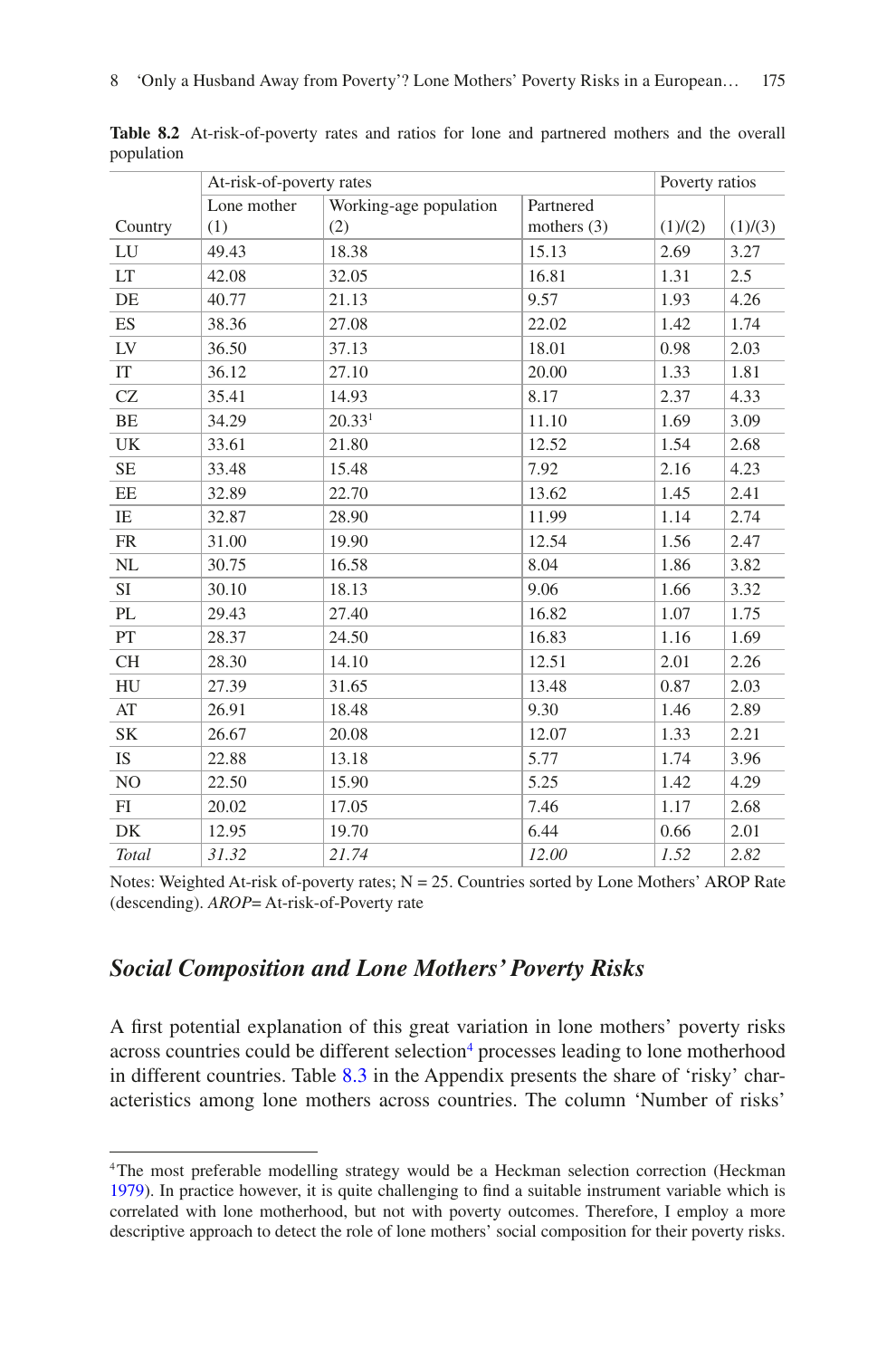|                         | <b>Lable 8.3</b> Lone mothers<br>age<br>Young | Inactive                | Unemployed | Low educated | social composition and number or above average prevalent risks across $25$ European countries (in $\%$ )<br>Never married                                   | 3+ children      | $<$ 3 years<br>Child - | N° of risks    | AROP rate |
|-------------------------|-----------------------------------------------|-------------------------|------------|--------------|-------------------------------------------------------------------------------------------------------------------------------------------------------------|------------------|------------------------|----------------|-----------|
| BE                      | 7.17                                          | $\tilde{9}$<br>$\Xi$    | 19.37      | 32.03        | 40.43                                                                                                                                                       | 10.21            | 11.49                  | $\circ$        | 34.29     |
| $\mathbb{H}%$           | 22.11                                         | 1.46<br>\$              | 9.03       | 38.60        | 61.78                                                                                                                                                       | 23.39            | 14.80                  | $\circ$        | 32.87     |
| $^{1S}$                 | 19.37                                         | 14<br>$\overline{31}$   | 6.89       | 30.42        | 64.84                                                                                                                                                       | 11.11            | 16.05                  | $\circ$        | 22.88     |
| EŘ                      | 9.81                                          | 12.35                   | 12.54      | 23.39        | 49.93                                                                                                                                                       | 12.36            | 11.40                  | 5              | 31.00     |
| 5                       | 11.74                                         | 1.25<br>$\Xi$           | 12.66      | 42.12        | 34.70                                                                                                                                                       | 14.34            | 14.77                  | 5              | 49.43     |
| $\tilde{z}$             | 13.91                                         | 0.71<br>$\approx$       | 3.02       | 25.24        | 56.57                                                                                                                                                       | 8.43             | 11.16                  | 5              | 22.5      |
| UК                      | 23.50                                         | 38.49                   | 7.26       | 18.72        | 53.02                                                                                                                                                       | 16.02            | 18.92                  | 5              | 33.61     |
| R                       | 13.66                                         | $\overline{c}$<br>$\Xi$ | 14.22      | 19.24        | 38.60                                                                                                                                                       | 7.82             | 10.12                  | 4              | 26.91     |
| $\operatorname{SE}$     | 11.16                                         | 3.23<br>$\Xi$           | 7.78       | 12.48        | 51.66                                                                                                                                                       | 10.21            | 10.73                  | 4              | 33.48     |
| DK                      | 5.12                                          | 16.81                   | 11.66      | 24.51        | 52.73                                                                                                                                                       | 6.41             | 5.89                   | 3              | 12.95     |
| ž,                      | 9.84                                          | 32.36                   | 4.57       | 27.17        | 34.37                                                                                                                                                       | 15.21            | 6.74                   | 3              | 30.75     |
| E                       | 6.51                                          | 33<br>3.                | 18.07      | 50.63        | 31.24                                                                                                                                                       | 9.48             | 11.16                  | 3              | 28.37     |
| $\geq$                  | 12.14                                         | 1.45                    | 15.09      | 14.91        | 27.42                                                                                                                                                       | 8.19             | 10.28                  | $\mathfrak{c}$ | 36.50     |
| EE                      | 15.5                                          | 1.61                    | 8.85       | 9.66         | 41.46                                                                                                                                                       | 6.96             | 7.50                   | $\mathcal{L}$  | 32.89     |
| $\operatorname{ES}$     | 5.01                                          | .79<br>∞                | 25.17      | 42.01        | 19.77                                                                                                                                                       | 6.79             | 5.16                   | $\mathcal{L}$  | 38.36     |
| $\mathbb H$             | 9.61                                          | 3.59                    | 10.81      | 13.9         | 38.72                                                                                                                                                       | 11.37            | $7.00\,$               | $\mathcal{L}$  | 20.02     |
| E                       | 6.06                                          | 18.62                   | 11.28      | 16.35        | 15.64                                                                                                                                                       | 13.93            | 6.03                   | $\sim$         | 27.39     |
| E                       | 3.57                                          | 14.72                   | 8.64       | 29.63        | 27.65                                                                                                                                                       | 5.83             | 10.36                  | $\mathcal{L}$  | 36.12     |
| 리                       | 7.48                                          | 18.21                   | 10.00      | 9.35         | 20.13                                                                                                                                                       | 12.37            | 7.05                   | $\mathcal{L}$  | 29.43     |
| $\overline{\mathbf{s}}$ | 9.18                                          | $\overline{10}$<br>∞ं   | 18.39      | 12.49        | 54.55                                                                                                                                                       | 6.55             | 8.28                   | $\mathcal{L}$  | 30.10     |
| FO                      | 2.40                                          | $1.82\,$                | 3.52       | 11.81        | 17.03                                                                                                                                                       | 11.10            | 4.35                   |                | 28.30     |
| B                       | 6.64                                          | 13.79                   | 14.32      | 8.29         | 22.40                                                                                                                                                       | 8.13             | 7.96                   |                | 35.41     |
| E                       | 8.14                                          | 0.40                    | 21.18      | 14.13        | 35.90                                                                                                                                                       | $\overline{5}$ . | 5.46                   |                | 40.77     |
| $\Box$                  | 8.65                                          | 89<br>∞ं                | 15.53      | 7.81         | 15.01                                                                                                                                                       | 7.49             | 5.22                   |                | 42.08     |
| SK                      | 4.55                                          | 8.18                    | 8.84       | 4.13         | 13.14                                                                                                                                                       | 6.15             | 3.70                   | 0              | 26.67     |
| <b>Total</b>            | 10.11                                         | 16.72                   | 11.95      | 21.56        | 36.75                                                                                                                                                       | 10.20            | 9.26                   | $\mathfrak{D}$ | 31.32     |
|                         |                                               |                         |            |              | Notes: Countries sorted by the number of above average prevalent risks (descending). In the last column bold values indicate at-risk-of-poverty rates above |                  |                        |                |           |

tries (in  $\mathcal{O}_0$ ) **Table 8.3** Lone mothers' social composition and number of above average prevalent risks across 25 European countries (in %)  $0.20$ valent risks  $\mathbf{r} \cdot \mathbf{r}$ j and nu  $\ddot{\mathbf{c}}$ ۱, Table 8.3 I one mothers' social

176

<span id="page-9-0"></span>average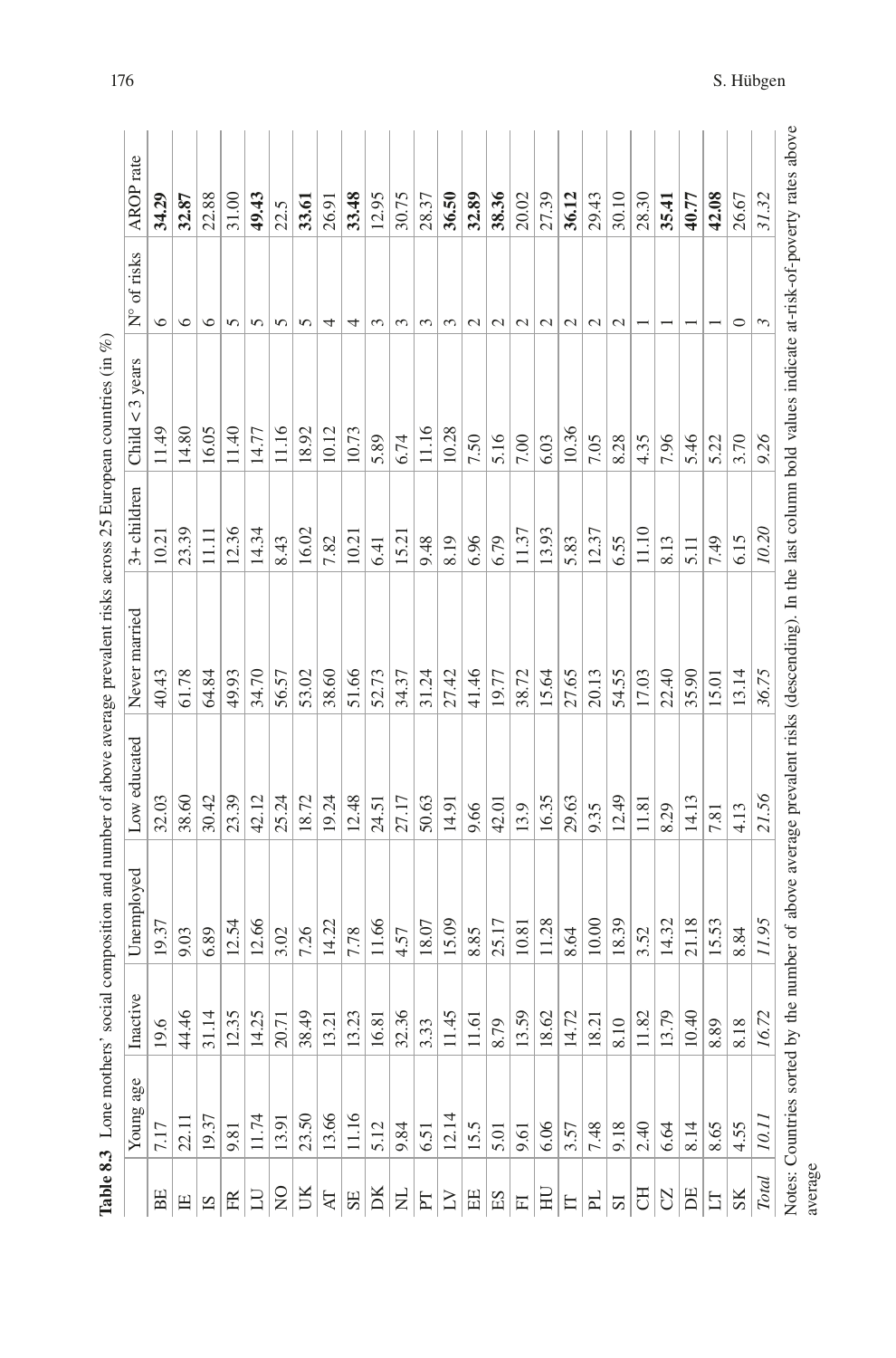sums up in how many of the seven considered characteristics a country scores above average. Countries are sorted by this number of risks. For example Belgian lone mothers show in six out of seven characteristics comparatively high proportions: They are distinctively more often either inactive or unemployed, low educated, never married and live with numerous and/or young children. On the contrary, in Slovakia lone mothers on average tend to be older, employed, well educated, divorced and live with only few and older children. Accordingly, we would expect that countries with a high proportion of 'risky' characteristics among lone mothers also show higher at-risk-of-poverty rates. This holds true for some of the sample countries like Belgium, Luxembourg, Ireland and the UK. Inversely, in Finland, Hungary, Poland, Slovakia and Switzerland comparatively low proportions of risky characteristics are also associated with comparatively low at-risk-of-poverty rates for lone mothers.

However, for more than half of the sample the pattern is either not that clear or even in reverse: In Germany and the Czech Republic for example lone mothers are strongly at risk of poverty although their social composition is rather favorable. Except for the comparatively high unemployment rates for lone mothers, which might drive the high poverty risks. In contrast, Iceland and Norway, among those countries with the lowest at-risk-of-poverty rates for lone mothers, show a rather negatively selected social composition: One fourth and one third of all lone mothers is low educated. Similarly, the share of never married lone mothers ranks among the highest. Moreover, in Iceland and Norway young and inactive lone mothers with numerous (Iceland) and young children are more common than in other European countries. Even Danish lone mothers who face by far the lowest poverty risks show average rates of inactivity and unemployment and rather high shares of low education and out-of-wedlock births. Hence, social composition might account for some variation in lone mothers' poverty risks, but the same individual characteristics seem to translate into poverty risks only in some countries. This can be counted as an indicator for the importance of institutional configurations which shape individual risks and opportunities.

## *Institutional Configurations*

This chapter stresses the role of gender inequalities in the labor market and the welfare state for lone mothers' poverty risks. Figure [8.1a–f](#page-11-0) provides some insights into the countries' institutional configurations in form of bivariate correlations. In order to relate these configurations to lone mothers' poverty risks country markers indicate whether a country's AROP rate for lone mothers lies above (filled) or below (hollow) the average. Figure [8.1a](#page-11-0) presents the positive and moderate correlation between the Female Labor Force Participation Rate and the Gender Pay Gap. Thus, in countries where most women work, they also tend to face comparatively higher pay disadvantages. The countries with the lowest at-risk-of-poverty rates for lone mothers also have comparatively high female labor force participation rates, but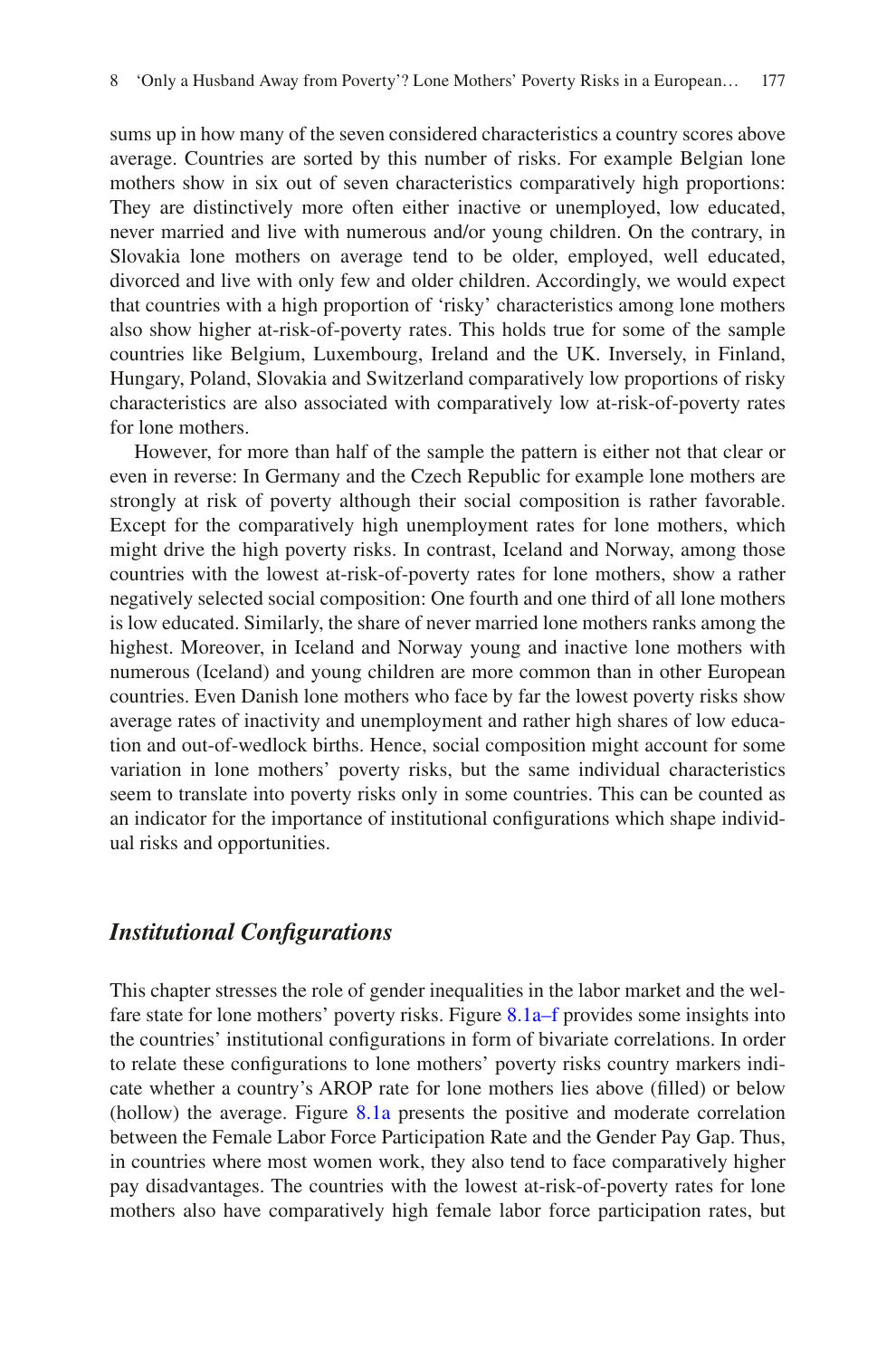<span id="page-11-0"></span>

**Fig. 8.1** Correlations of gender inequalities indicators (Note: **Filled** marker symbols indicate lone mothers' AROP Rate **above average** (e.g. DE) and *hollow* markers *below* average (e.g. NL);  $N = 25$ 

rather show a medium degree of Gender Pay Gap. In some Eastern European countries (HU, PL; SI, SK) lone mothers face comparatively low poverty risks, although only around 50% of the women in these countries are integrated into the labor market. Figure [8.1b](#page-11-0) reveals that most of those women who actually are in the labor market work full time which might be a reason for the low at-risk-of-poverty rates in those respective countries. In general, lone mothers are the least affected by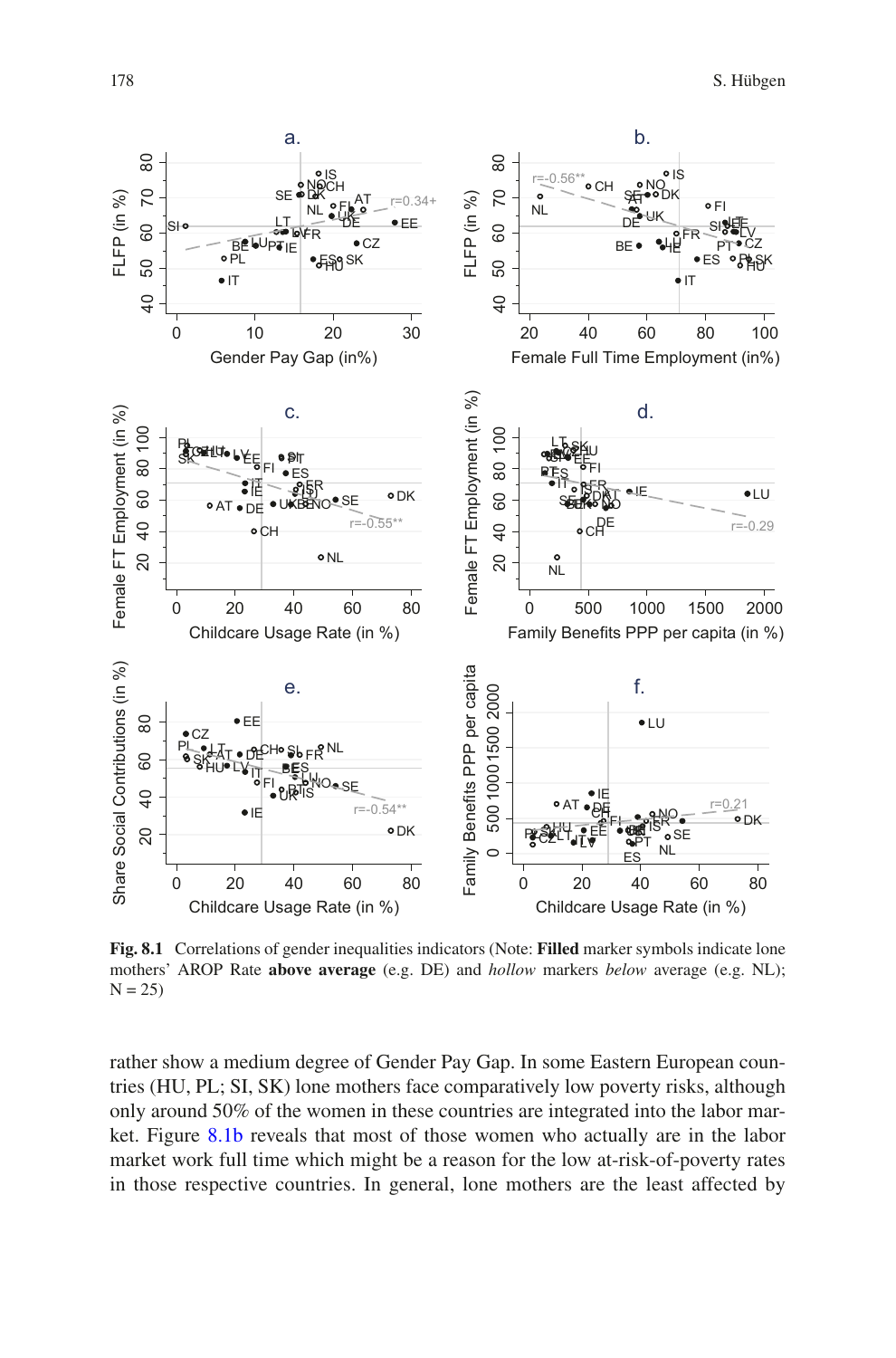poverty in countries where broad access to paid labor for women is combined with good opportunities for working full time. In contrast, in countries where a high female labor force is combined with low full time employment rates lone mothers' poverty risks tend to be comparatively high (i.e. DE, SE, UK). Similarly, a high female full time rate which is restricted to only a small share of the female population is associated with high at-risk-of-poverty rates for lone mothers.

Female employment is generally supported by the provision of formal childcare which helps mothers to reconcile paid work and care work. Surprisingly, female full time employment is negatively correlated with child care usage (Fig. [8.1c](#page-11-0)). In most countries where at least one third of the parents of very young children use formal childcare, full time employment rates for women lie below the average (except for ES, PT, SI). This negative association is mainly driven by East European countries where female full time employment is extremely high and childcare usage for children below the age of three is very low. This can be partly attributed to comparatively long parental leave durations in those countries so that most mothers would care at home for their young children until they enter kinder garden. Additionally, in some Eastern European countries public childcare has a bad reputation which encourages mothers even more to make full use of the parental leave entitlement (Heinen and Wator [2006](#page-21-22): 205 for Poland, Saxonberg and Szelewa [2007](#page-22-9): 359 for the Czech Republic and Poland). This negative correlation of female full time employment and childcare usage is also driven by the reversed case of the Netherlands: Although childcare usage is comparatively high, only few women work full time. This is not surprising as the short opening hours of most Dutch day care centers only enable part time work. As a consequence, the impact of childcare for lone mothers' poverty risks is not straightforward: In some countries (like Scandinavia) it enables lone mothers with young children to reconcile care and full time work which then prevents poverty.

However, in other countries (e.g. UK) childcare is rather market-based and therefore expensive which might eventually enhance poverty risks. Accordingly, in countries where motherhood is rewarded quite generously, female full time employment tends to be rather low (Fig. [8.1d\)](#page-11-0). The cases of Luxembourg, Germany and Ireland illustrate well that even very generous family benefits do not seem to help lone mothers much to avoid poverty. Moreover, there is no strong correlation between the generosity of family benefits and the provision of formal childcare. While some countries clearly emphasize either family benefits (AT, CH, DE, IE) or formal childcare (ES, NL, PT, SE), most of the countries provide a mix of both (Fig. [8.1e\)](#page-11-0). Furthermore, Fig. [8.1f](#page-11-0) shows the association of the provision of childcare and the organization principle of welfare states. Welfare states that rely to a great extent on social contributions often do not promote mothers' employment through public childcare. This is especially the case in many Eastern European countries. In Denmark, Iceland, Norway and Portugal the combination of a low share of social contributions and high formal childcare provision comes along with low poverty risks for lone mothers.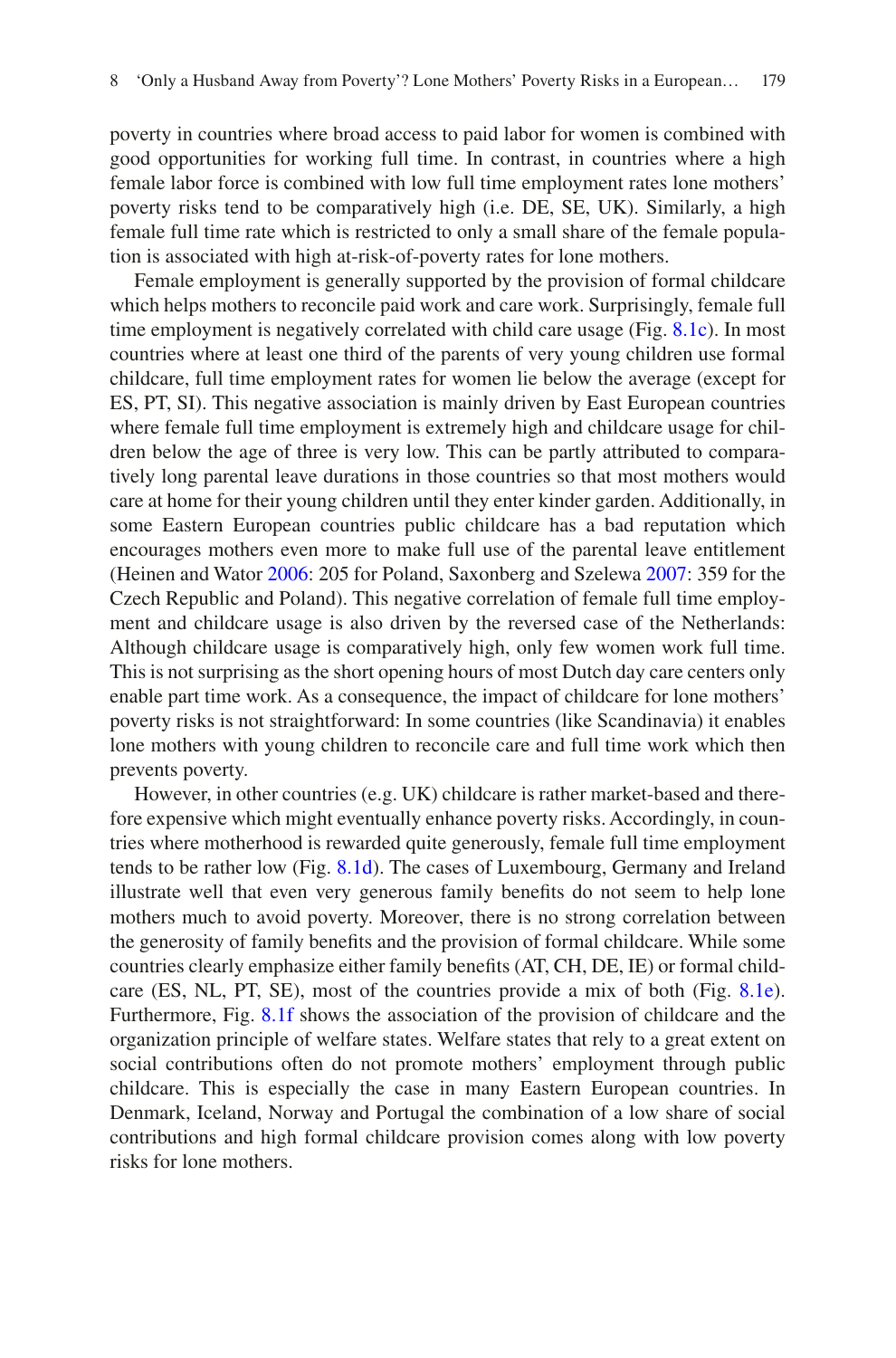Summing-up the descriptive results so far: Lone mothers seem to face comparatively low poverty risks in countries where formal childcare is largely provided in combination with a more universal welfare state. Formal childcare provision enables lone mothers to reconcile care and labor. Therefore, it is important that lone mothers get broad access to the labor market and long hours. However, these patterns should only be seen as tendencies and there are always exceptions. Hence, the following multivariate analyses will shed some more profound light on the associations of structural gender inequalities and lone mothers' poverty risks.

## **Main Findings from Multi-level Analysis**

#### *Do Gender Inequalities Influence Lone Mothers' Poverty Risks?*

Table [8.4](#page-14-0) presents the results from different Random Intercept Models on lone mothers' poverty. The Random Intercept Only Model shows that the average probability of being poor even for a 41 year old full time employed, highly educated and divorced lone mother living with only 1 child older than two lies at 30%. Then, individual characteristics are included in the model (column 2). All coefficients point into the expected direction. The effects of marital status, number and age of children are quite small, though statistically significant. The individual effects remain robust when introducing country-level indicator of gender inequalities. The third model shows the coefficients of the three labor market indicators (Female Labor Participation, Female Full time Employment and Gender Pay Gap): They are all very small and only that of female full time employment is statistically significant. However, the reduction in the ICC indicates that some of the variance on the country level is captured by these variables. The Female Full Time Employment Rate (FFTER) seems to render a positive – thus enhancing – effect on lone mothers' poverty risks: When the FFTER increases by 1 standard deviation, then lone mothers' poverty risks increase by 4%. This rather unintuitive result will be analyzed in further detail in the next subsection. Next, a model with the three welfare state indicators is specified. While the two work-family policy indicators (childcare usage and family benefit generosity) are close to zero and insignificant, an increasing share of social contributions seems to aggravate lone mothers' poverty risks. The final model combines the two most relevant context indicators from the previous models. Both coefficients for female full time employment and share of social contributions decrease slightly, but show a robust poverty-enhancing effect for lone mothers. Deriving from this model there is no clear empirical evidence for hypothesis 1a, but there is some for 1b regarding the organization principle of welfare states.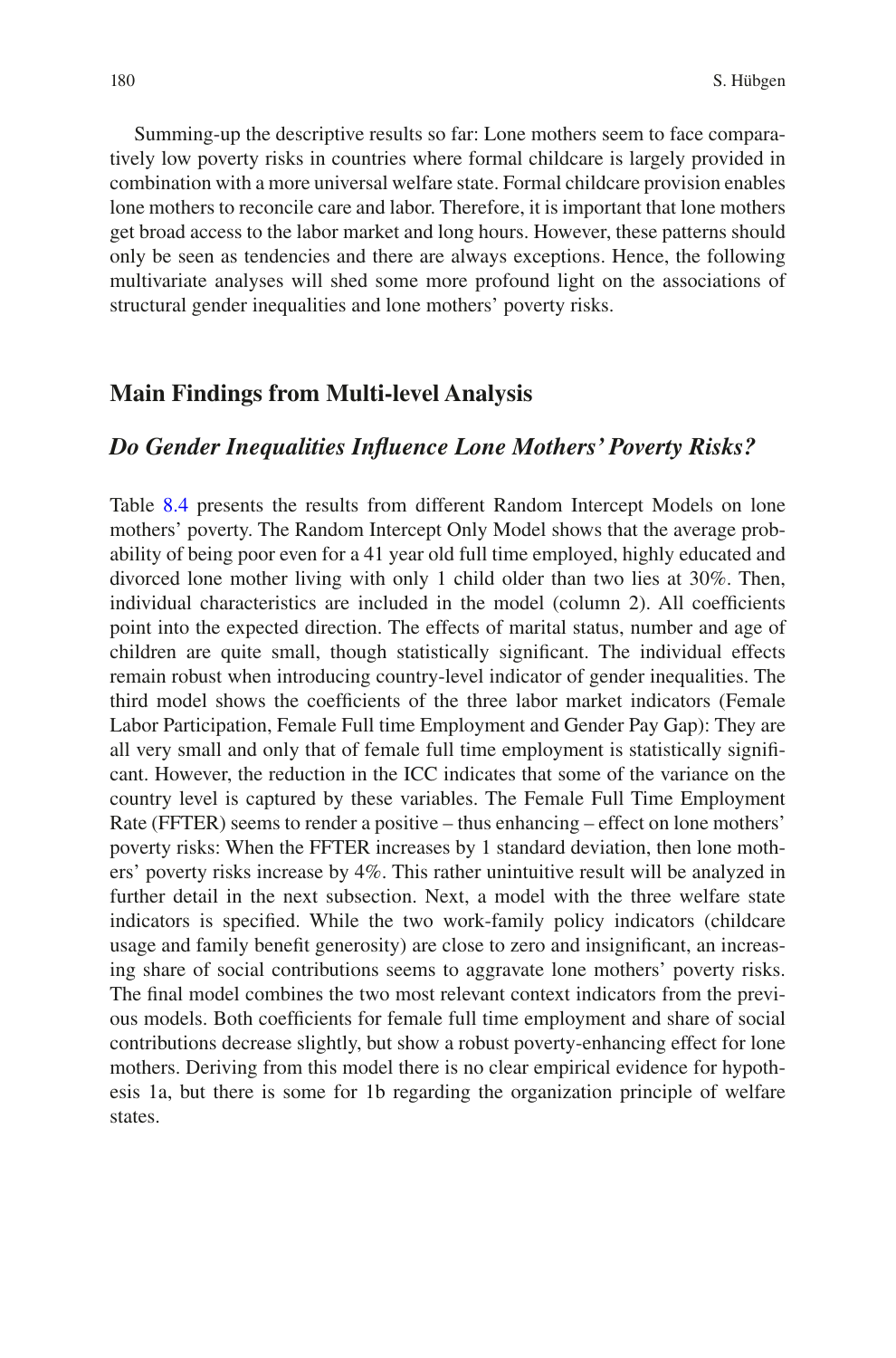|                         | Intercept |            | Labor market         | Welfare    |            |
|-------------------------|-----------|------------|----------------------|------------|------------|
|                         | only      | Individual | (LM)                 | state (WS) | LM and WS  |
| Fixed effects           |           |            |                      |            |            |
| Age(centered)           |           | $-.001$    | $-.001$              | $-.001$    | $-.001$    |
| Part time employed      |           | .14        | $.14***$             | $.14***$   | $.14***$   |
| ref. full time Emp.     |           |            |                      |            |            |
| Unemployed              |           | $.43***$   | $.43***$             | $.43***$   | $.43***$   |
| Inactive                |           | $.35***$   | $.35***$             | $.35***$   | $.35***$   |
| Low educated ref.       |           | $.23***$   | $.23***$             | $.23***$   | $.23***$   |
| high educated           |           |            |                      |            |            |
| Medium educated         |           | $.11***$   | $.11^{\ast\ast\ast}$ | $.11***$   | $.11***$   |
| Never married ref.      |           | .012       | .013                 | $.013+$    | $.013+$    |
| divorced                |           |            |                      |            |            |
| Widowed                 |           | $-.080***$ | $-.080***$           | $-.080***$ | $-.081***$ |
| 2 children ref. 1 child |           | $.063***$  | $.063***$            | $.063***$  | $.063***$  |
| 3 or more children      |           | $.13***$   | $.13***$             | $.13***$   | $.13***$   |
| Child <3 years in HH    |           | .016       | .016                 | .017       | .017       |
| At-risk-of-poverty      |           |            | .001                 | $.039***$  | .018       |
| rate                    |           |            |                      |            |            |
| Female fulltime         |           |            | $.044**$             |            | $.037**$   |
| employment rate         |           |            |                      |            |            |
| Female labor force      |           |            | $-.008$              |            |            |
| part. Rate              |           |            |                      |            |            |
| Gender pay gap          |           |            | .006                 |            |            |
| Child care              |           |            |                      | $-.004$    |            |
| Social contributions    |           |            |                      | $.053**$   | $.045***$  |
| Family benefits         |           |            |                      | .019       |            |
| Intercept               | $.301***$ | $.034*$    | $.034**$             | $.034*$    | $.034*$    |
| Random effects          |           |            |                      |            |            |
| Intercept               | $.007***$ | $.008***$  | $.005***$            | $.004***$  | $.003***$  |
| <b>ICC</b>              | .031      | .046       | .030                 | .023       | .020       |
| <b>BIC</b>              | 36279.0   | 29385.8    | 29416.1              | 29409.8    | 29395.3    |
| Deviance                | 36248.2   | 29242.2    | 29231.5              | 29225.2    | 2922.8     |
| LR-test                 |           | 7006***    | $1.7^*$              | $17.0***$  | $21.4***$  |
| $R^2$ Maddala           |           | .2185      | .2188                | .2189      | .2191      |
| N                       | 28,420    | 28,420     | 28,420               | 28,420     | 28,420     |

<span id="page-14-0"></span>**Table 8.4** Estimates from multi-level linear probability models with random intercepts

Notes: Raw coefficients on individual level; age centered. Z-standardized coefficients at country level

+ *p* < 0.10, \* *p* < 0.05, \*\* *p* < 0.01, \*\*\* *p* < 0.001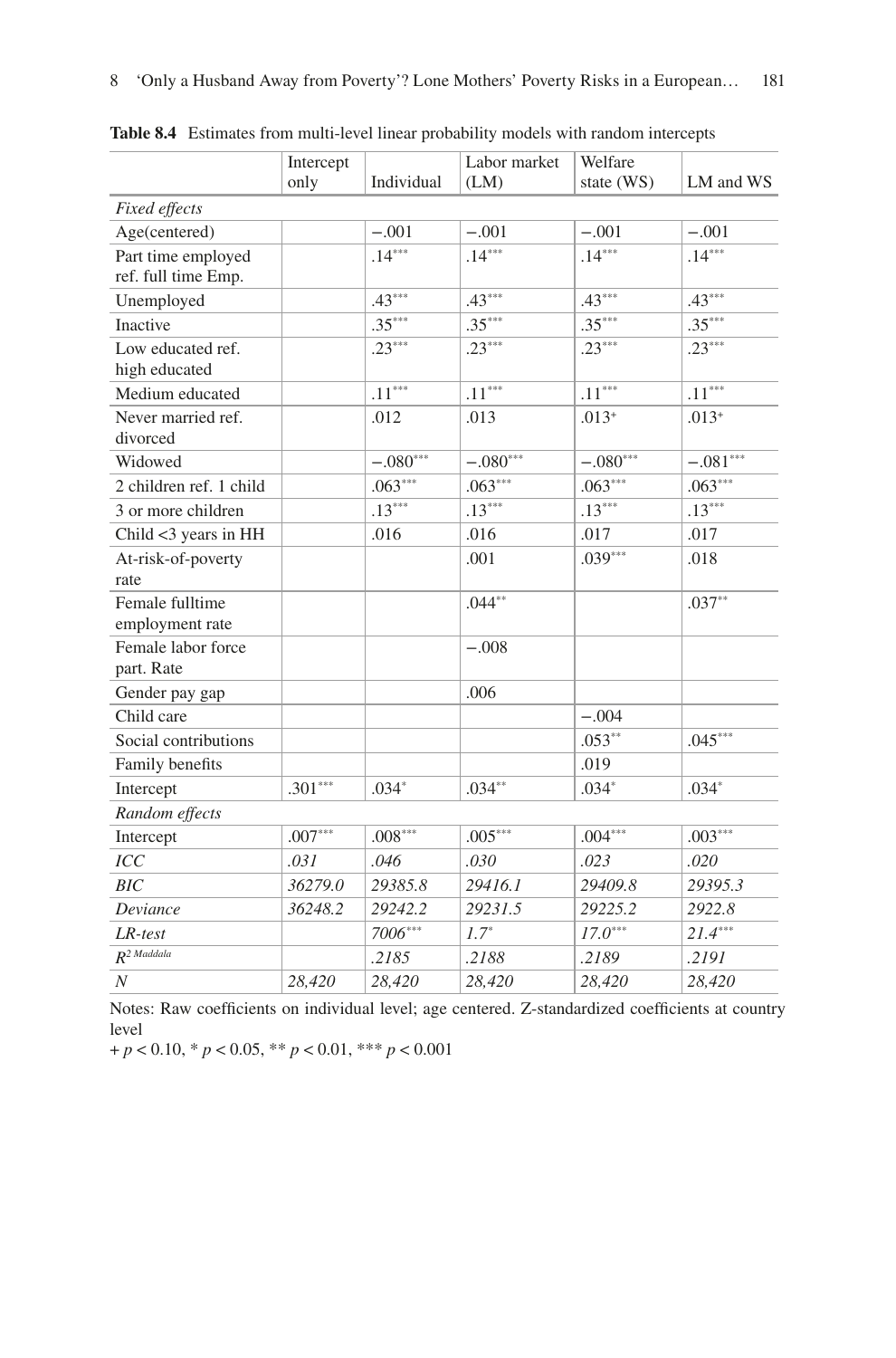# *Do Gender Inequalities Affect the Effects of Individual Characteristics on Poverty?*

The so far specified models treated all individual characteristics as identical across the 25 countries (fixed effects). However, I argued that these effects might rather vary across countries in the case of employment and presence of young children. And indeed, separate regression models for each country show a clear variation in effect size for full time and part time employment and to a smaller degree for very young children in the household (Figs. [8.A1](#page-19-0) and [8.A2](#page-20-8) in the Appendix). In order to address and exploit this variation two Random Slope models for each of the two variables are specified. These models allow the coefficient of full time employment (and respectively the presence of a child below the age of three) to vary across countries. Cross-level interactions then prove whether or not (some of) this variation can be 'explained' by gender inequality indicators. Accordingly, Table [8.5](#page-17-0) contains 2 models per random coefficient, one with the individual characteristics and the main context indicator and another adding the respective cross-level interaction. The first column presents the Random Coefficient Model for *full time employment* with individual characteristics and the Female Full Time Employment Rate. As expected adding a random coefficient increases on the one hand the random intercept and on the other hand the Intra-class correlation<sup>5</sup> (in comparison to the corresponding Random Intercept Model; Table [8.4,](#page-14-0) column 2). The Random Coefficient can be interpreted as the variance of full time employment across countries. This variance lies at .005 which appears rather small. This value corresponds to a standard deviation of .007. This means that in 95% of the cases the effect of full time employment varies between  $-.59$  and  $-.31$ .

The next model (column 2) proves whether this variation might be a consequence of a differing FFTER across countries. And indeed, the coefficient for the crosslevel interaction of FFTER and lone mothers' full time employment is statistically significant and negative, although the overall model fit is not significantly improved. In countries with a high FFTER the poverty-reducing effect of full time employment compared to other employment categories is stronger than in countries with a low FFTER. This result is illustrated in Fig. [8.2.](#page-18-0) It shows the predicted probabilities of being at risk of poverty for lone mothers when working full time in contrast to working part time, being unemployed or inactive at different levels of Female Full Time Employment on the country level. With increasing Female Full Time Employment this gap grows wider: Within a country with a high share of Female Full Time Employment (e.g. HU, SK) the poverty-reducing effect of being full time employed compared to all other employment categories is larger than in countries with a comparatively low share of Female Full Time Employment. This finding goes in line with *Hypothesis 2*. Moreover, the figure also indicates that the poverty-

<span id="page-15-0"></span><sup>&</sup>lt;sup>5</sup>The so called ICC indicates in the RIO Model the amount of variance which can be explained on level 2. In subsequent models it serves as an indicator for how much of this variance remains after introducing level 2 indicators.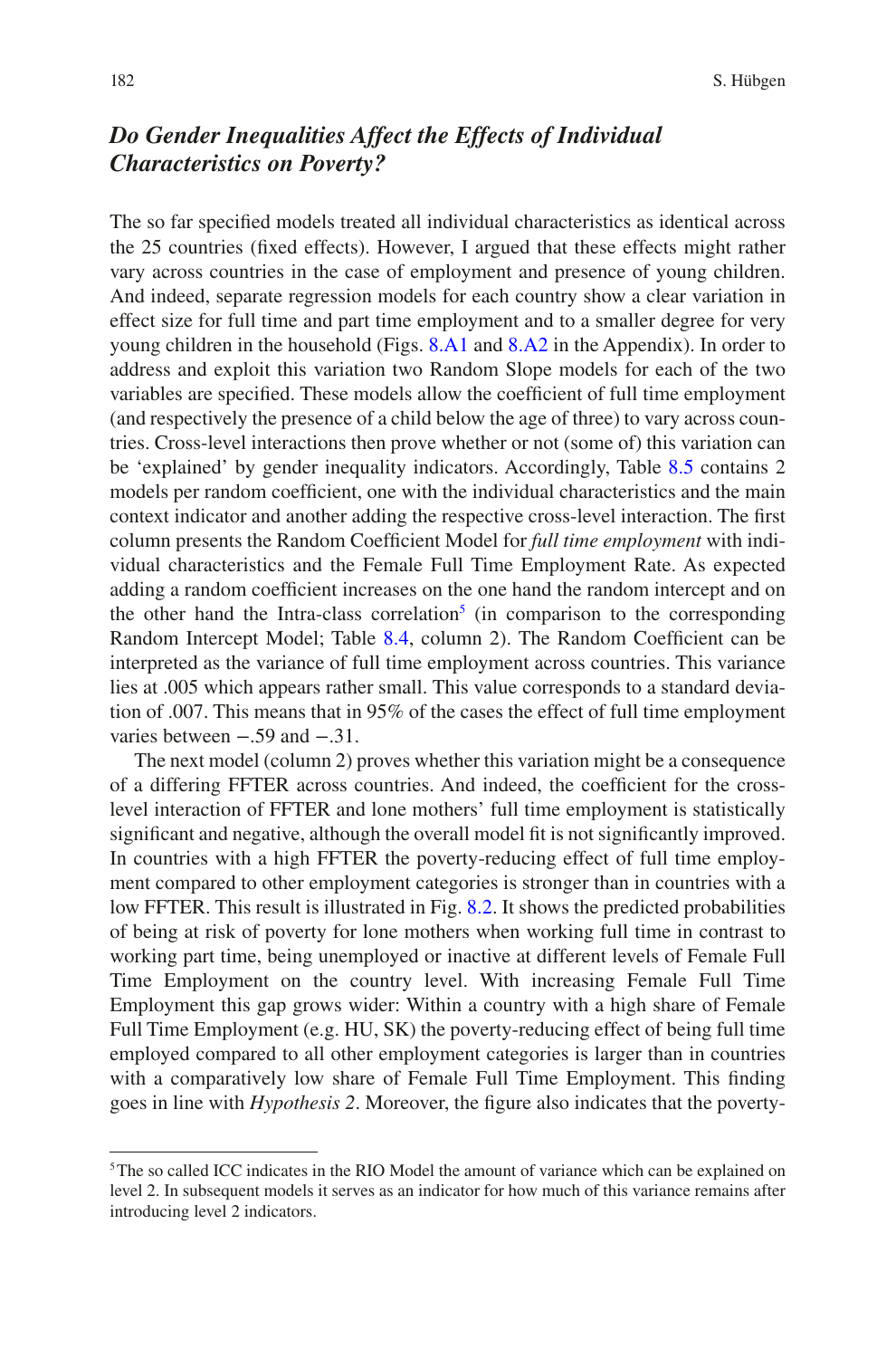enhancing effect of higher FFTER remains robust: In countries where the FFTER is low, lone mothers' predicted probabilities of being at risk are lower than in countries with a high FFTER. This counterintuitive result becomes clearer when keeping Fig. [8.1b, c](#page-11-0) in mind. High FFTER countries are mainly Eastern European countries with either underdeveloped or low quality public childcare. Thus, it is particularly difficult for lone mothers to reconcile labor and care responsibilities. Furthermore, in most countries where full time employment among women is low, the overall female labor force participation is high, thus the majority of women work part time. A potential interpretation is that in countries where female employment is common women can have good career opportunities and have access to well-paid jobs. This results in comparatively lower predicted probabilities for being poor as a full time working lone mother. In contrast, in countries where most of the women in the labor force work full time, but the female labor force as a whole comprises only up to 50% of the working age women, lone mothers might find only poorly paid full time jobs which protect them less from being poor. Overall, being full time employed reduces lone mothers' predicted probabilities of being poor compared to other employment status.

Column 3 and 4 in Table [8.5](#page-17-0) represent the corresponding Random Coefficient Models for living with a very young Child. The fixed coefficient is close to zero and statistically insignificant. But, it is worthwhile to have a look at the country-specific coefficients for living with a very young child. Admittedly, effect sizes are rather small in most countries, but in some countries the sign of the coefficient is positive and in others negative. This variation could result in a quasi-zero association when pooling all countries together. Therefore, it is interesting to allow this coefficient to vary across countries. The variance lies at .10 which means that the fixed coefficients vary between −.21 and +.21. However, the Cross-level interaction model shows no empirical support for *Hypothesis 3*, as the interaction term is not statistically significant and does not show the expected negative sign. Further, both the BIC and the Likelihood-Ratio Test indicate a decline in model fit when adding the cross-level interaction.

## **Conclusion**

This chapter aimed to shed some light on the variation in lone mothers' poverty risks across Europe. Descriptive in nature this chapter does not provide any causal inferences or dynamics of lone motherhood and poverty. Instead the idea was rather to introduce the framework of gender inequalities into the research of lone mothers' poverty risks and to model some of the main theoretical mechanisms of the institution-individual-nexus.

In order to analyze this phenomenon I compared lone mothers' poverty risks, individual characteristics and institutional configurations across 25 European countries. And the empirical analyses show that lone mothers' poverty risks follow specific mechanisms: Lone mothers' AROP rates do neither correspond to overall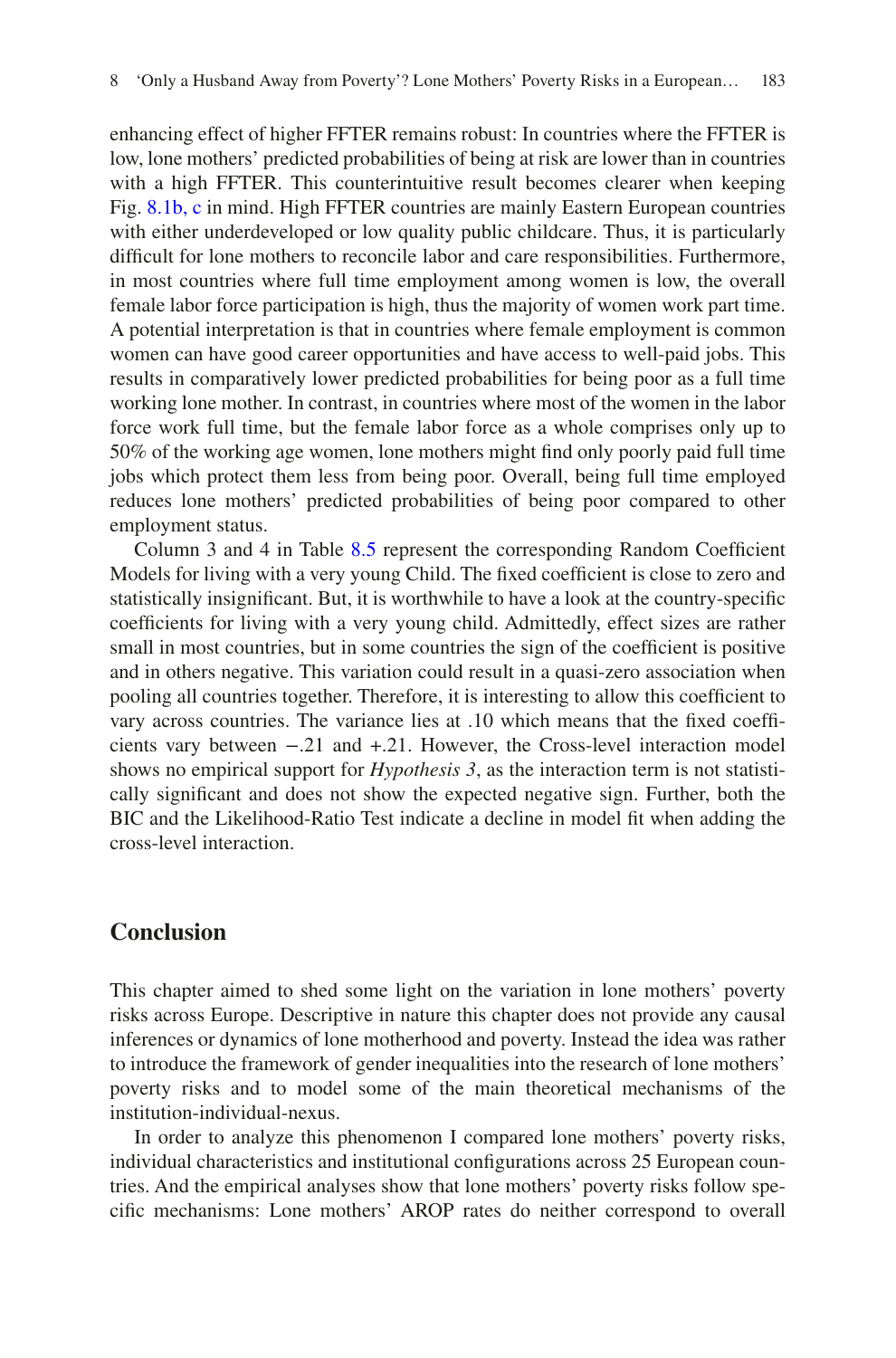|                                        | Full time    | Full time cross   | Young child  | Young child cross |
|----------------------------------------|--------------|-------------------|--------------|-------------------|
|                                        | random slope | level interaction | random slope | level interaction |
| Fixed effects                          |              |                   |              |                   |
| Age(centered)                          | $-.001$      | $-.001$           | $-.001$      | $-.001$           |
| Full time employed<br>ref. unemployed  | $-.415***$   | $-.41***$         | $-.430***$   | $-.43***$         |
| Part time employed                     | $-.280***$   | $-.28***$         | $-.290***$   | $-.29***$         |
| Inactive                               | $-.071***$   | $-.070***$        | $-.073***$   | $-.073***$        |
| Low educated ref.<br>high educated     | $.235***$    | $.23***$          | $.233***$    | $.23***$          |
| Medium educated                        | $.120***$    | $.12***$          | $.115***$    | $.11***$          |
| Never married ref.<br>divorced         | $.013+$      | $.013+$           | .012         | .012              |
| Widowed                                | $-.082***$   | $-.083***$        | $-.082***$   | $-.082***$        |
| 2 children ref. 1 child                | $.063***$    | $.063***$         | $.064***$    | $.064***$         |
| 3 or more children                     | $.130***$    | $.13***$          | $.135***$    | $.14***$          |
| Child <3 years                         | .015         | .015              | .028         | .028              |
| At-risk-of-poverty<br>rate             | .021         | .021              | .015         | .015              |
| Female fulltime rate<br>(FFTER)        | $.030*$      | $.053***$         |              |                   |
| FFTER*full time                        |              | $-.023**$         |              |                   |
| Childcare usage rate                   |              |                   | $-.035*$     | $-.041**$         |
| Childcare usage<br>rate*child <3 years |              |                   |              | $.043+$           |
| Intercept                              | $.456***$    | $.456***$         | $.460***$    | $.459***$         |
| Random effects                         |              |                   |              |                   |
| Intercept                              | $.009***$    | $.009***$         | $.006***$    | $.006***$         |
| Full time employed                     | $.005***$    | $.005***$         |              |                   |
| Child <3 years                         |              |                   | .010         | .009              |
| ICC                                    | .054         | .052              | .035         | .034              |
| Deviance                               | 29116.4      | 29114.2           | 29234.1      | 29152.7           |
| LR-test                                | $115.3***$   | 2.2               | $78.1***$    | 3.3               |
| <b>BIC</b>                             | 29301.02     | 29309.1           | 2934.6       | 29347.5           |
| $R^2$ Maddala                          | .2218        | .2220             | .2208        | .2209             |
| N                                      | 28,420       | 28,420            | 28,420       | 28,420            |

<span id="page-17-0"></span>Table 8.5 Estimates from multi-level linear probability models with random slopes and crosslevel interactions

Notes: Raw coefficients on individual level; age centered. Z-standardized coefficients at country level

+ *p* < 0.10, \* *p* < 0.05, \*\* *p* < 0.01, \*\*\* *p* < 0.00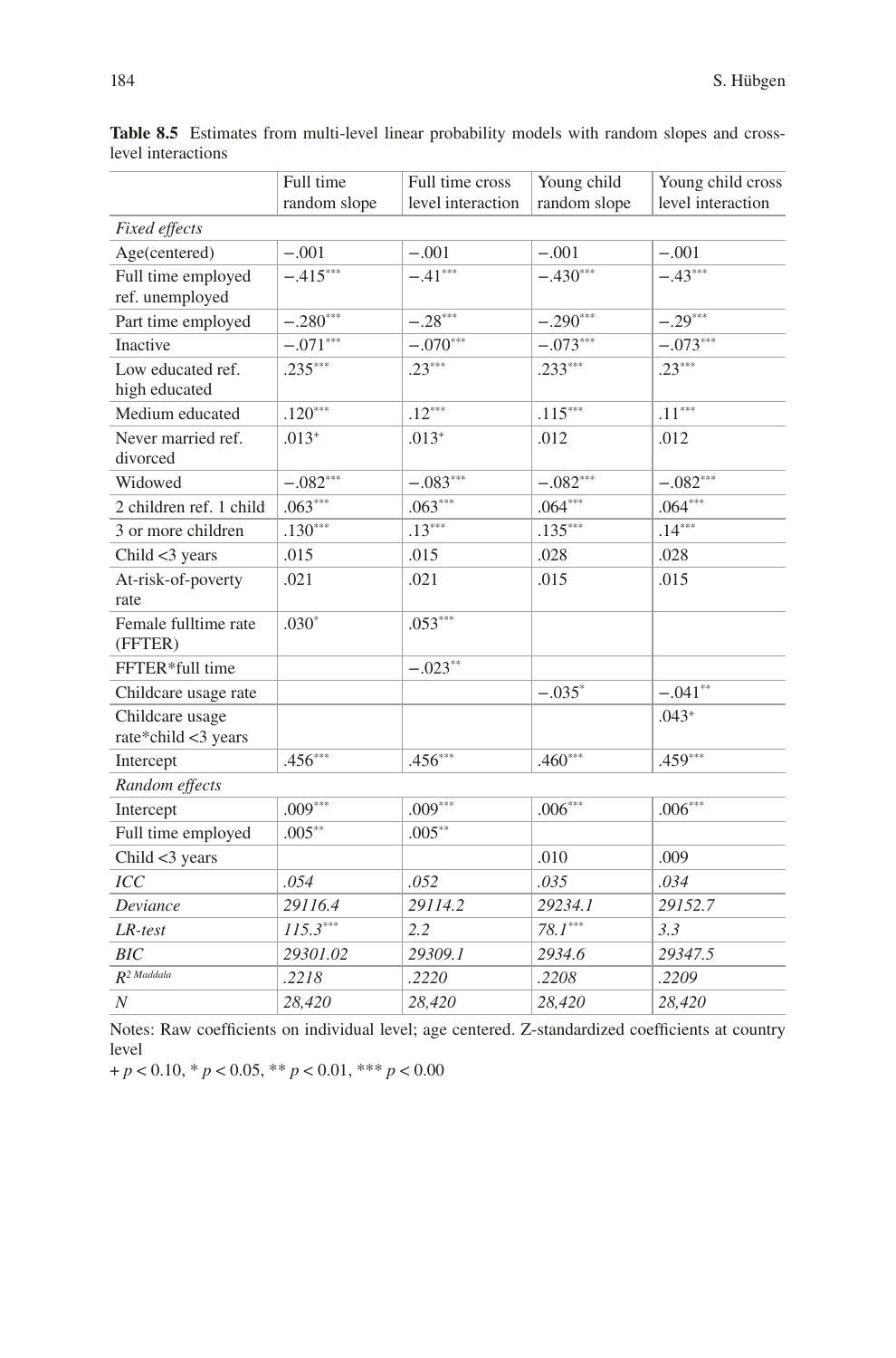<span id="page-18-0"></span>

**Fig. 8.2** Predicted probabilities of being at risk of poverty for lone mothers by employment status at varying degrees of female full time employment rates (Note: Confidence intervals are displayed at the 95%-level)

at-risk-of-poverty rates nor to at-risk-of-poverty rates for partnered mothers. Descriptive analyses could also show no clear evidence for composition effects explaining the striking variation in lone mothers' poverty risks. Therefore, the focus was laid on the role of gender inequalities in the labor market and the welfare states for lone mothers' poverty risks. Overall, existing gender inequalities appear to account partly for s the variation in lone mothers' poverty risks across countries (Hypothesis 1(a) and b). Furthermore, this chapter contributes to the existing literature on lone mothers' poverty risks as it explicitly models the interplay of institutional factors and individual characteristics. And indeed, there is some empirical evidence that the poverty-reducing effect of full time employment is not identical across countries, but rather dependent on the respective employment regimes. Including Eastern European countries into the analyses also challenges the broadly acknowledged positive linear association of childcare provision and female full time employment and how both indicators relate to lone mothers' poverty risks. A high FFTER does not necessarily correspond with low poverty risks for lone mothers like in Estonia, Latvia or the Czech Republic. Either lone mothers don't get access to those jobs as they cannot find good and feasible childcare or they often end up in low paid full time jobs which cannot prevent them from being at risk.

Though, this chapter finds no clear interaction effect of childcare provision and the poverty-enhancing effect of young children in the household. In part this might be due to measurement problems as the childcare indicator includes both public and market provided childcare which might shape lone mothers' employment opportu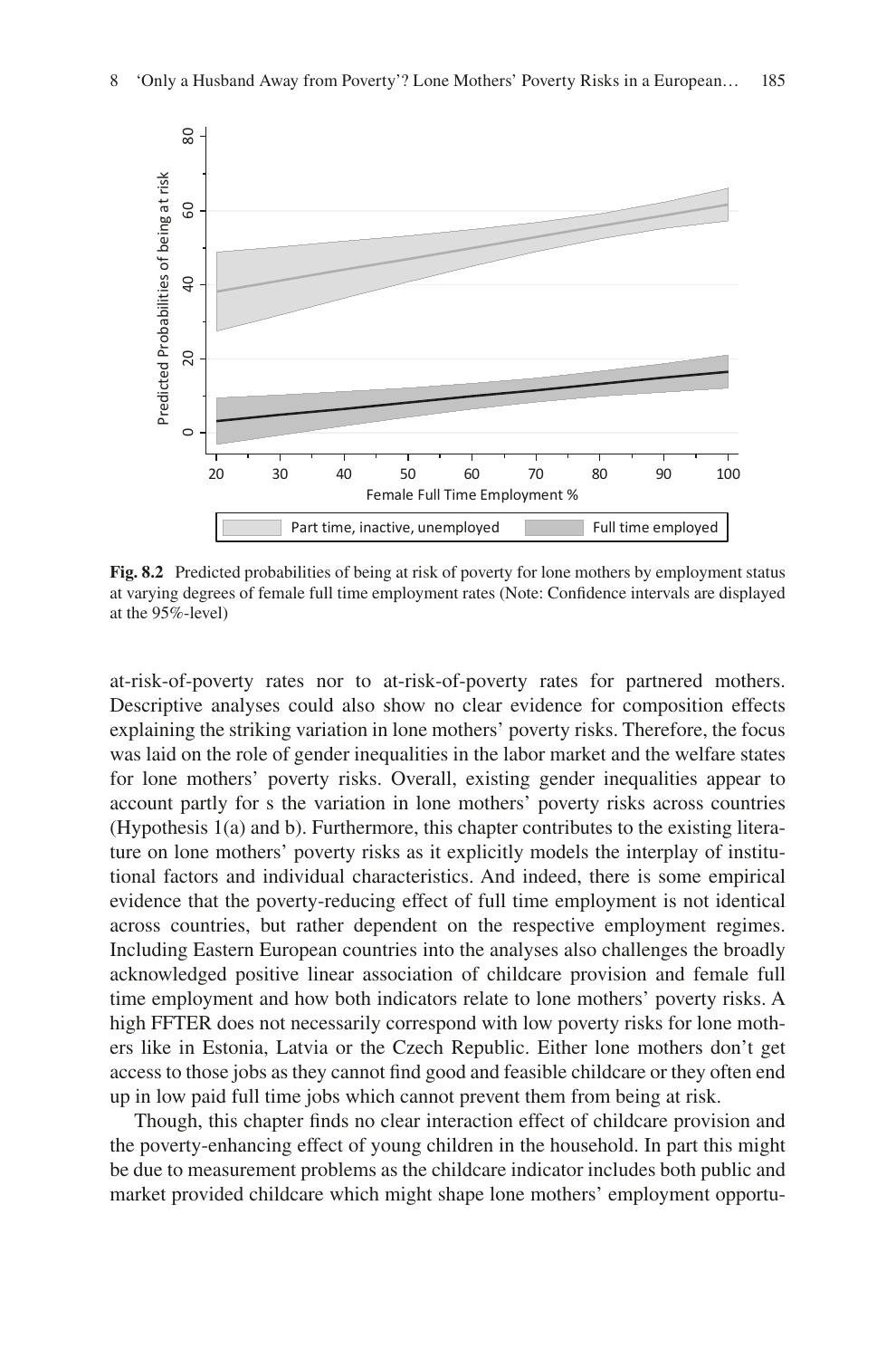nities in very different ways. Nevertheless, in general the empirical analyses show a negative impact of existing gender inequalities on lone mothers' lives increasing their risk of poverty. As a consequence, policies which strengthen gender equality in the labor market and the welfare state would not only help to reduce the gender gap, but particularly to improve the living conditions of lone mothers and their children. This broad cross-sectional analysis wants to be understood as a starting point for future longitudinal research with fewer country cases and a more in-depth institutional analysis.

**Acknowledgements** This paper benefited from the support of the Swiss National Centre of Competence in Research LIVES – Overcoming Vulnerability: Life Course Perspectives, which is financed by the Swiss National Science Foundation (Grant number: 51NF40-160590).

# **Appendix**

<span id="page-19-0"></span>

**Fig. 8.A1** Coefficients for full time and part time employment on lone mothers' poverty risks from single country regressions (Linear probability models) (Note: CIs displayed at the 95% level)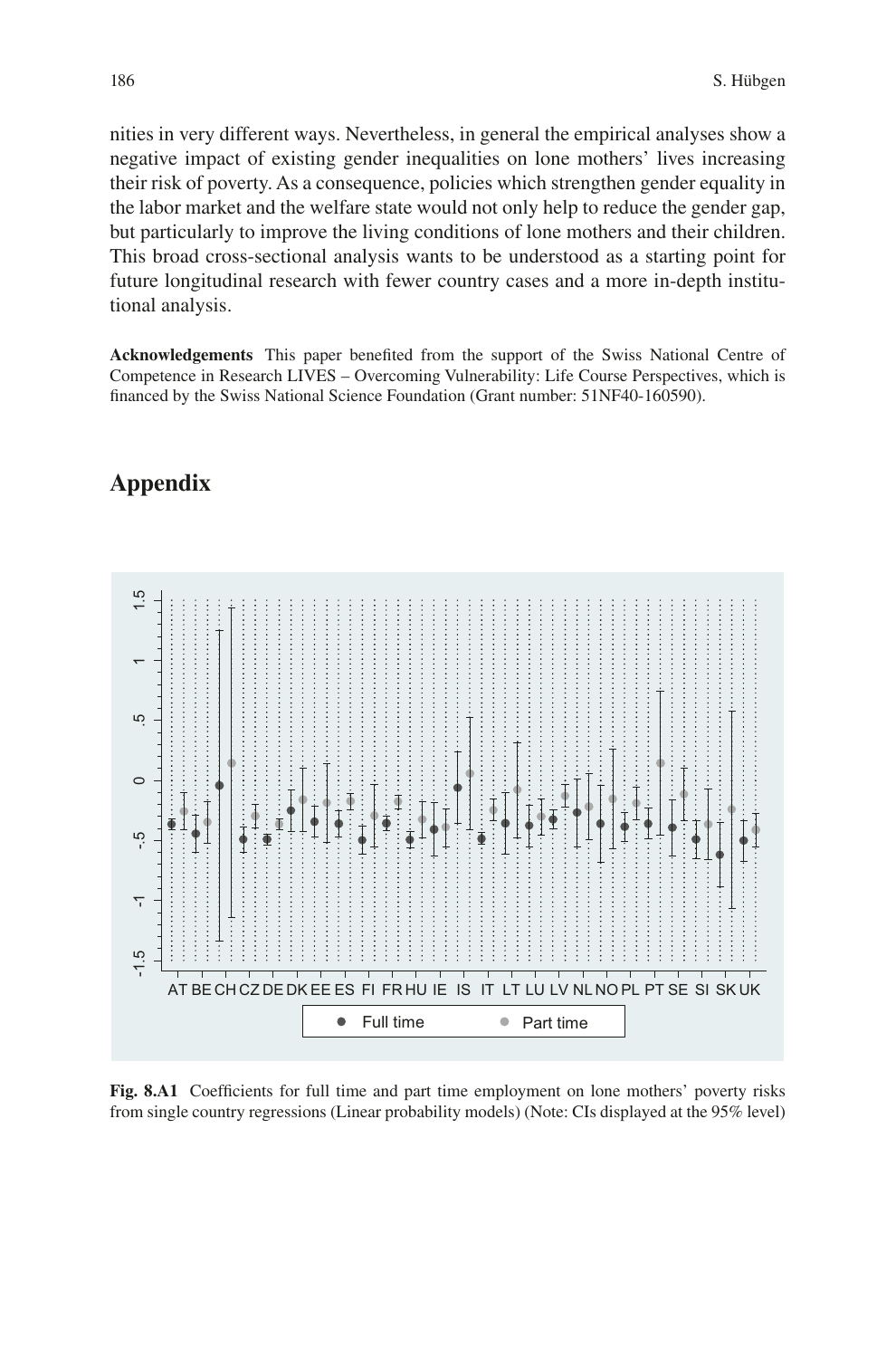<span id="page-20-8"></span>

**Fig. 8.A2** Coefficients for children up to 3 years and up to 6 years on lone mothers' poverty risks from single country regressions (Linear probability models) (Note: CIs displayed at the 95% level)

# **References**

- <span id="page-20-7"></span>Aisenbrey, S., Evertsson, M., & Grunow, D. (2009). Is there a career penalty for mothers' time out? A comparison of Germany, Sweden and the United States. *Social Forces, 88*(2), 573–606.
- <span id="page-20-4"></span>Andreß, H.-J., Borgloh, B. B., Bröckel, M., Giesselmann, M., & Hummelsheim, D. (2006). The economic consequences of partnership dissolution – A comparative analysis of panel studies from Belgium, Germany, great Britain, Italy, and Sweden. *European Sociological Review, 22*(5), 533–560.
- <span id="page-20-3"></span>Bahle, T., Göbel, C. G., & Hubl, V. (2013). Familiäre Risikogruppen im europäischen Vergleich. *WSI Mitteilungen. Zeitschrift des Wirtschafts- und Sozialwissenschaftlichen Instituts der Hans-Böckler-Stiftung, 66*(3), 192–200.
- <span id="page-20-6"></span>Bardasi, E., & Gornick, J. C. (2008). Working for less? Women's part-time wage penalties across countries. *Feminist Economics, 14*(1), 37–72.
- <span id="page-20-5"></span>Benard, S., & Correll, S. (2010). Normative discrimination and the motherhood penalty. *Gender & Society, 24*(5), 616–646.
- <span id="page-20-0"></span>Brady, D., & Burroway, R. (2012). Targeting, universalism and single mother poverty: A multilevel analysis across 18 affluent democracies. *Demography, 49*, 719–746.
- <span id="page-20-1"></span>Brady, D., Fullerton, A. S., & Cross, J. M. (2009). Putting poverty in political context: A multilevel analysis of adult poverty across 18 affluent democracies. *Social Forces, 88*(1), 271–299.
- <span id="page-20-2"></span>Brooks-Gunn, J., Han, W.-J., & Waldfogel, J. (2002). Maternal employment and child cognitive outcomes in the first three years of life: The NICHD study of early child care. *Child*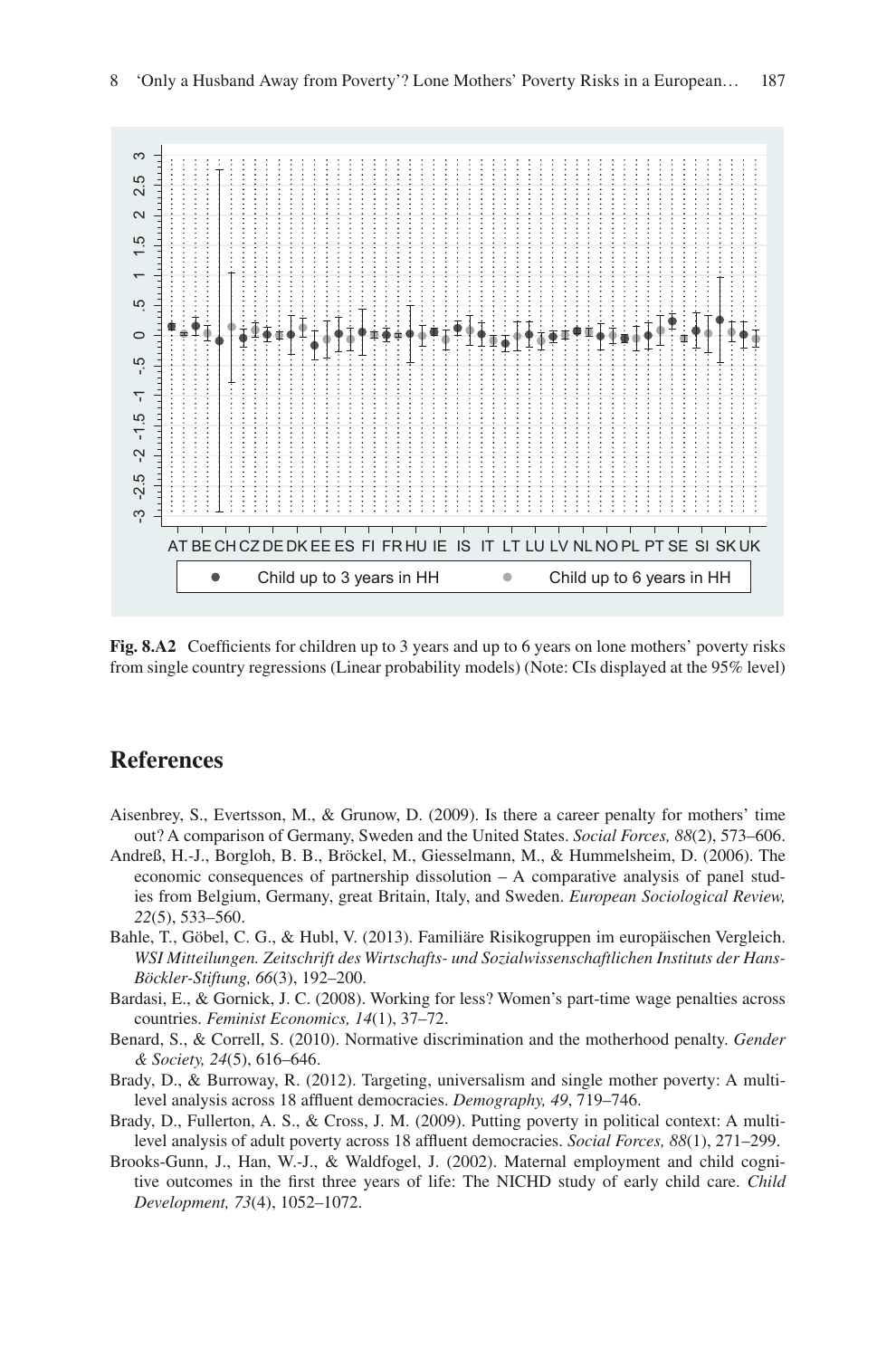<span id="page-21-3"></span>Christopher, K. (2002). Welfare state regimes and mothers' poverty. *Social Politics, 9*(1), 60–86.

- <span id="page-21-17"></span>Esping-Andersen, G. (1990). *The three worlds of welfare capitalism*. Oxford: Polity Press.
- <span id="page-21-1"></span>European Commission. (2007). *The social situation in the European Union 2005–2006. The balance between generations in an ageing Europe*. Luxembourg: Office for Official Publications of the European Communities.
- <span id="page-21-19"></span>Eurostat. (2009). *Description of SILC user database variables: Cross-sectional and longitudinal*. Version 2007.1. Retrieved September 21, 2017, from [http://www.forschungsdatenzentrum.de/](http://www.forschungsdatenzentrum.de/bestand/eu-silc/fdz_eu-silc_eurostat_engl_nutzerdatensatz_2007-01.pdf) [bestand/eu-silc/fdz\\_eu-silc\\_eurostat\\_engl\\_nutzerdatensatz\\_2007-01.pdf](http://www.forschungsdatenzentrum.de/bestand/eu-silc/fdz_eu-silc_eurostat_engl_nutzerdatensatz_2007-01.pdf).<br>ostat. (2014). *Eurostat newsrelease*. Retrieved from http://
- <span id="page-21-0"></span>Eurostat. (2014). *Eurostat newsrelease*. Retrieved from [http://ec.europa.eu/eurostat/](http://ec.europa.eu/eurostat/documents/2995521/6035076/3-04112014-BPEN.pdf/62f94e70-e43a-471f-a466-2e84d1029860) [documents/2995521/6035076/3-04112014-BPEN.pdf/62f94e70-e43a-471f-a466-2e84d1029860](http://ec.europa.eu/eurostat/documents/2995521/6035076/3-04112014-BPEN.pdf/62f94e70-e43a-471f-a466-2e84d1029860).
- <span id="page-21-10"></span>Fux, B. (2011). *Sozioökonomische Situation und soziale Beziehungen von Alleinerziehenden*. Ergon Verlag: Würzburg.
- <span id="page-21-14"></span>Gangl, M., & Ziefle, A. (2009). Motherhood, labor force behavior and women's careers: An empirical assessment of the wage penalty for motherhood in Britain, Germany and the United States. *Demography, 46*(2), 341–369.
- <span id="page-21-15"></span>Grunow, D., Aisenbrey, S., & Evertsson, M. (2011). Familienpolitik, Bildung und Berufskarrieren von Müttern in Deutschland, USA und Schweden. *Kölner Zeitschrift für Soziologie und Sozialpsychologie, 63*, 395–430.
- <span id="page-21-21"></span>Heckman, J. (1979). Sample selection bias as a specification error. *Econometrica, 47*(1), 153–161.
- <span id="page-21-11"></span>Heimer, A., Knittel, T. & Steifle, H. (2009). *Vereinbarkeit von Familie und Beruf für Alleinerziehende*. Research dossier on behalf of the Federal Ministry for Family Affairs, Senior Citizens, Women and Youth (BMFSFJ). Basel/Berlin.
- <span id="page-21-22"></span>Heinen, J., & Wator, M. (2006). Child care in Poland before, during, and after the transition: Still a women's business. *Social Politics: International Studies in Gender, State and Society, 13*(2), 189–216.
- <span id="page-21-6"></span>Hobson, B. (1994). Solo mothers, social policy regimes, and the logics of gender. In D. Sainsbury (Ed.), *Gendering welfare states* (pp. 170–187). London: SAGE Publications Ltd.
- <span id="page-21-7"></span>Huber, E., Stephens, J. D., Moller, S., & Nielsen, F. (2009). The politics of women's economic independence. *Social Politics, 16*(1), 1–39.
- <span id="page-21-2"></span>Jaehrling, K., Erlinghagen, M., Kalina, T., Mümken, S., Mesaros, L. & Schwarzkopf, M. (2011). *Arbeitsmarktintegration und sozio-ökonomische Situation von Alleinerziehenden. Ein empirischer Vergleich: Deutschland, Frankreich, Schweden, Vereinigtes Königreich*. Research report 420 on behalf of the Federal Ministry of Labour and Social Affairs (BMAS). Berlin.
- <span id="page-21-9"></span>Kiernan, K., McLanahan, S., Holmes, J. & Wright, M.. (2011). *Frage Families in the US and UK* (Working Paper 11–04-FF). Princeton University: Centre for Research on Child Well-Being.
- <span id="page-21-13"></span>Kohler, U., Ehlert, M., Grell, B., Heisig, J. P., Radenacker, A., & Wörz, M. (2012). Verarmungsrisiken nach kritischen Lebensereignissen in Deutschland und den USA. *Kölner Zeitschrift für Soziologie und Sozialpsychologie, 84*(2), 223–245.
- <span id="page-21-4"></span>Lelkes, O., & Zólyomi, E. (2008). *Poverty across Europe: The latest evidence using the EU-SILC survey*. Europe: European Centre for Social Welfare Policy and Research.
- <span id="page-21-16"></span>Mandel, H., & Semyonov, M. (2006). A welfare state paradox: State interventions and women's employment opportunities in 22 countries. *American Journal of Sociology, 111*(6), 1910–1949.
- <span id="page-21-5"></span>Misra, J., Moller, S., & Budig, M. (2007). Work-family policies and poverty for partnered and single women in Europe and North America. *Gender & Society, 21*(6), 804–827.
- <span id="page-21-8"></span>Misra, J., Moller, S., Strader, E., & Wemlinger, E. (2012). Family policies, employment and poverty among partnered and single mothers. *Research in Social Stratification and Mobility, 30*, 113–128.
- <span id="page-21-20"></span>Mood, C. (2010). Logistic regression: Why we cannot do what we think we can do and what we can do about it. *European Sociological Review, 26*(1), 67–82.
- <span id="page-21-18"></span>Orloff, A. S. (2009). Gendering the comparative analysis of welfare states: An unfinished agenda. *Sociological Theory, 27*(3), 317–343.
- <span id="page-21-12"></span>Ott, N., Hancioglu, M. & Hartmann, B. (2011). *Dynamik der Familienform "alleinerziehend"*. Research report 421 on behalf of the Federal Ministry of Labour and Social Affairs (BMAS). Berlin.